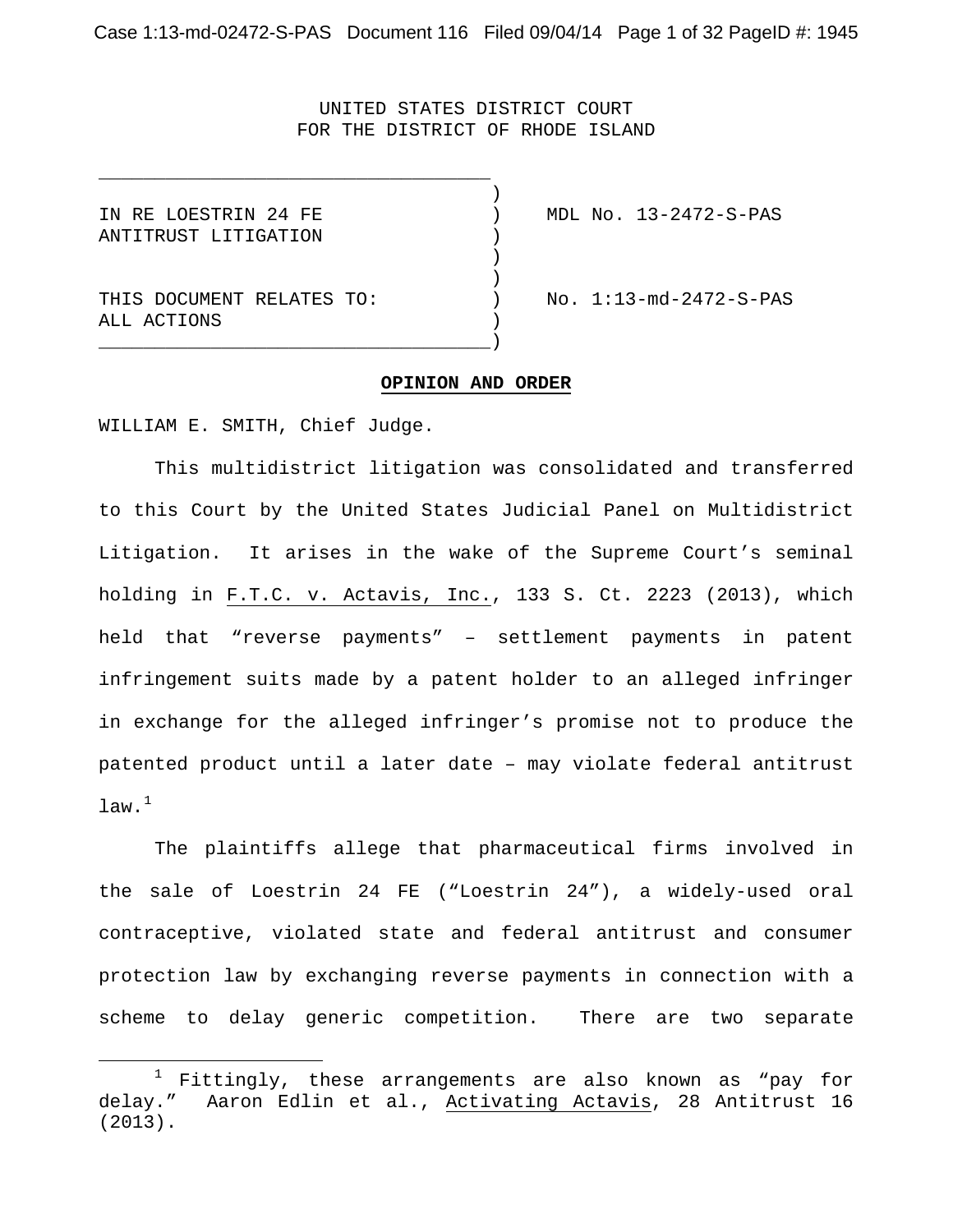consolidated complaints – the first by so-called direct purchasers (the "Direct Purchasers") and the second by so-called end payors (the "End Payors" and, together with the Direct Purchasers, the "Plaintiffs"). The defendants have filed two corresponding Motions to Dismiss (ECF Nos. 74 and 76), seeking to test the parameters of Actavis. For the reasons that follow, these Motions to Dismiss will be GRANTED.

I. Factual and Regulatory Background

A. The Parties

-

The Direct Purchasers are corporate entities that purchased Loestrin 24 directly from Warner Chilcott, one of the defendants. $^2$ The End Payors, generally, are employee welfare benefit programs that reimbursed subscribers who purchased Loestrin  $24.^3$  The End Payors also include three individuals who purchased Loestrin 24 for their own use. $4$ 

 $2$  The Direct Purchasers are: American Sales Company, LLC; Rochester Drug Co-Operative, Inc.; Walgreen Co.; The Kroger Co.; Safeway Inc.; HEB Grocery Company L.P.; and Albertson's LLC.

 $3$  These parties are: City of Providence; A.F. of L. - A.C.G. Building Trades Welfare Plan; Allied Services Division Welfare Fund; Electrical Workers 242 and 294 Health & Welfare Fund; Fraternal Order of Police, Fort Lauderdale Lodge 31 Insurance Trust Fund; Laborers International Union of North America, Local 35 Health Care Fund; Painters District Council No. 30 Health & Welfare Fund; Teamsters Local 237 Welfare Benefits Fund; and United Food and Commercial Workers Local 1776 & Participating Employers Health and Welfare Fund.

 $4$  These individuals are: Denise Loy; Melissa Chrestman; and Mary Alexander.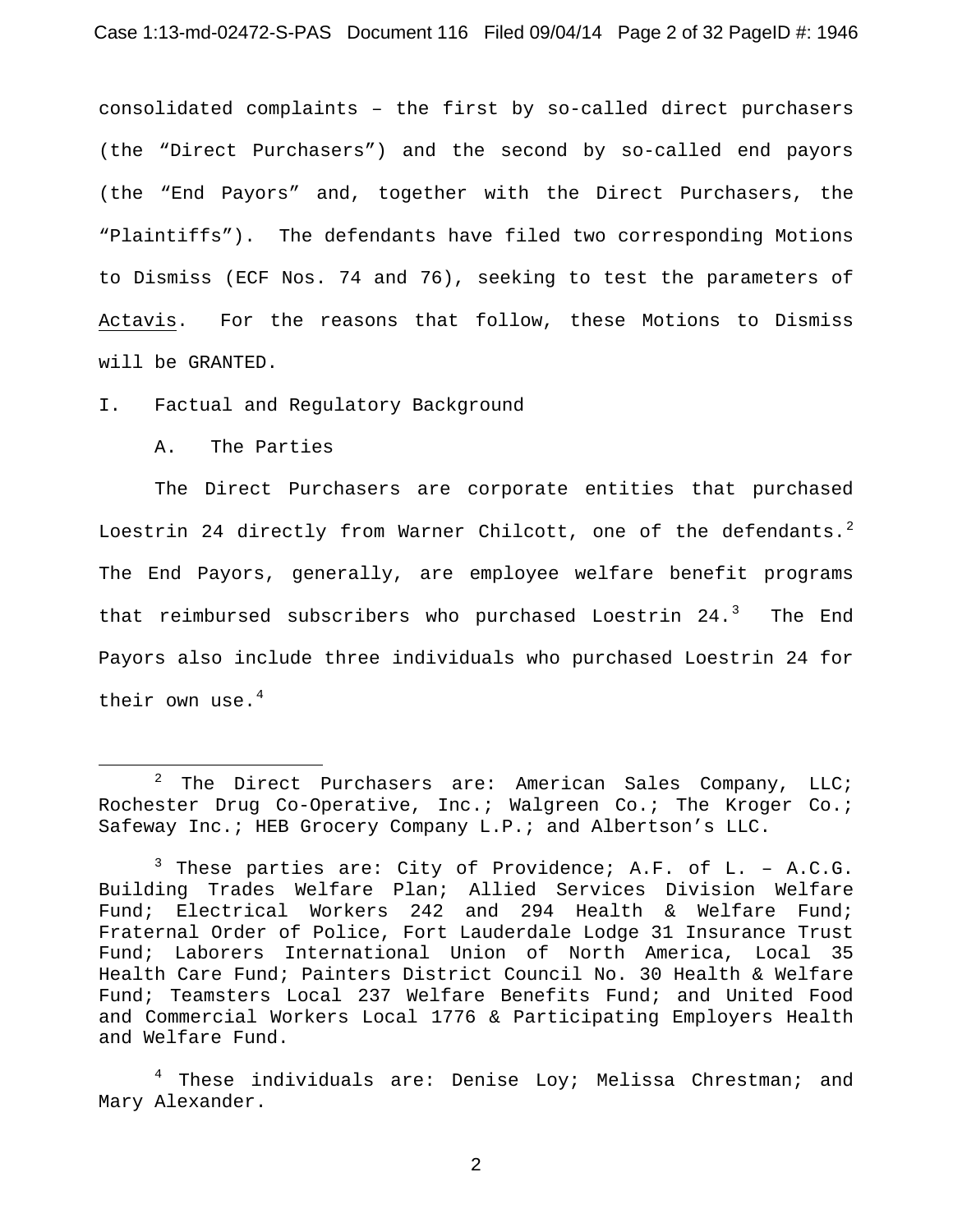The defendants are pharmaceutical companies. Warner Chilcott Company, LLC ("Warner Chilcott") is the holder of an approved New Drug Application from the Food and Drug Administration (the "FDA") for Loestrin 24 and has marketed and sold Loestrin 24 since 2006.<sup>5</sup> The remaining defendants are Actavis, Inc. (formerly known as Watson Pharmaceuticals, Inc., and referred to herein as "Watson") $^6$ and Lupin Pharmaceuticals, Inc. ("Lupin" and, together with Warner Chilcott and Watson, the "Defendants").

In brief, the Plaintiffs allege that Warner Chilcott made what amount to reverse payments to Watson and Lupin in exchange for Watson and Lupin's agreement not to launch generic versions of Loestrin 24. This, the Plaintiffs contend, illegally extended Warner Chilcott's monopoly and resulted in higher prices for consumers.

-

<sup>5</sup> Along with Warner Chilcott Company, LLC, the defendants include an assortment of Warner Chilcott's subsidiaries and other affiliates: Warner Chilcott Public Limited Company; Warner Chilcott Company, Inc.; Warner Chilcott (US), LLC; Warner Chilcott Laboratories Ireland, Limited; Warner Chilcott Holdings Company III, Ltd; Warner Chilcott Corporation; and Warner Chilcott Sales (US), LLC. Collectively, these entities are referred to as "Warner Chilcott."

<sup>&</sup>lt;sup>6</sup> The Court refers to Watson rather than Actavis in order to avoid confusion with the recent Supreme Court decision in F.T.C. v. Actavis, Inc., 133 S. Ct. 2223 (2013).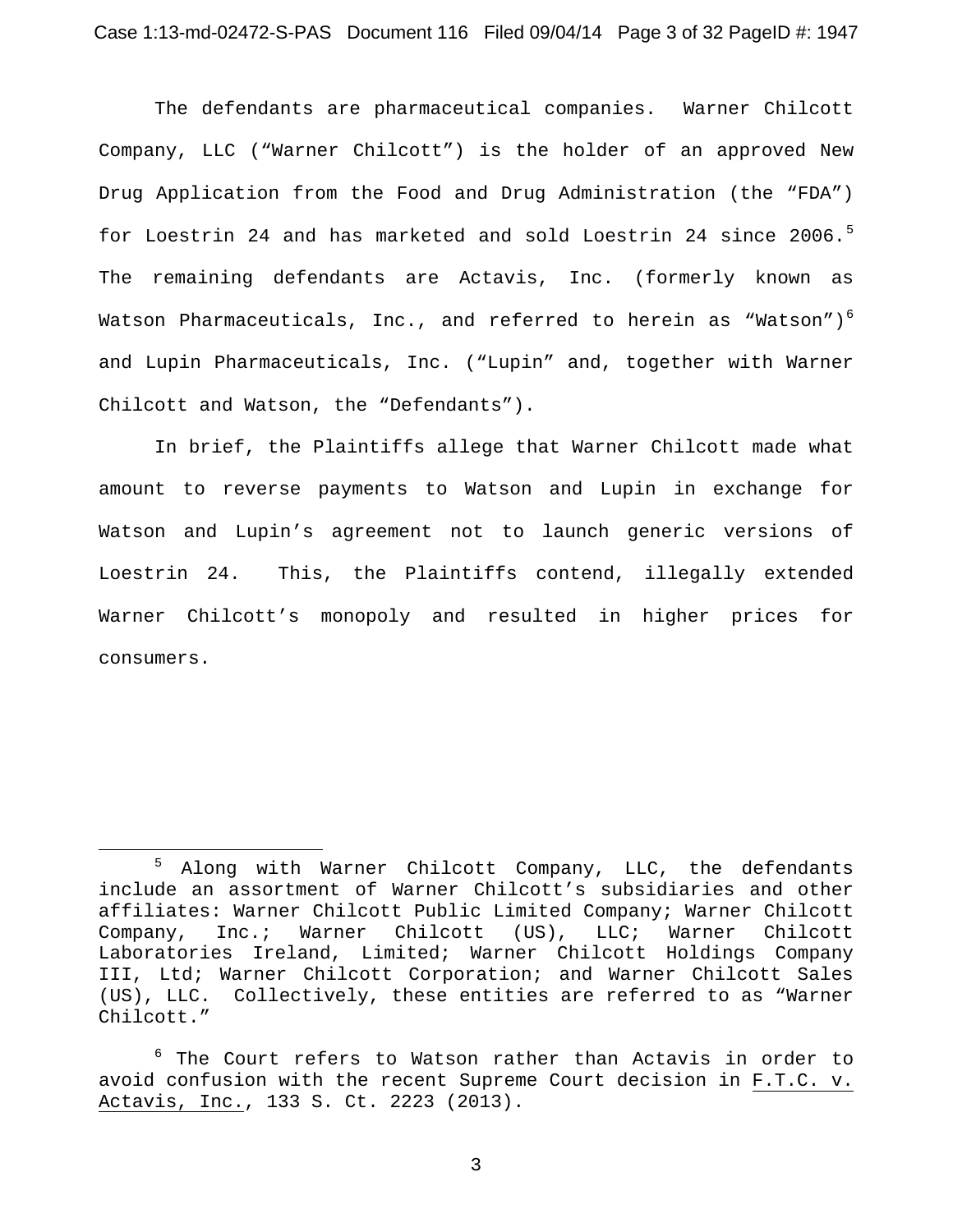# B. Generics and the Hatch-Waxman Regulatory Framework<sup>7</sup>

We rely on pharmaceutical companies to develop and bring to market the medical advances that keep us healthy. For this reason, our patent laws afford substantial protection to firms whose innovation leads to the development of new and beneficial medications. Typically, a company that has developed such a medication will enjoy a period of time during which it can sell it exclusively and at a supracompetitive price, thereby recovering its development costs and turning a profit. This period of exclusivity is considered to be an essential incentive for further healthcare and biopharmaceutical research and innovation. See Wendy H. Schacht and John R. Thomas, Cong. Research Serv., RL30756, Patent Law and Its Application to the Pharmaceutical Industry: An Examination of the Drug Price Competition and Patent Term Restoration Act of 1984 ("The Hatch-Waxman Act") 2-5 (2000).

Once the period of exclusivity expires, however, the entry by generic competitors severely undercuts the manufacturer's pricing scheme and eliminates most of the innovator's profits. (EP Compl. ¶ 65, ECF No. 40.) For instance, data suggests that where there is a single generic competitor, the generic tends to be priced approximately 25% lower than the brand name counterpart. (DP Compl. ¶ 62, ECF No. 39.) And, where there are multiple generic

<u>.</u>

<sup>&</sup>lt;sup>7</sup> Citing references are to the Direct Purchaser Class Plaintiffs' Consolidated Amended Class Action Complaint and Jury Demand (cited as "DP Compl.") and to the Consolidated Class Action Complaint of the End Payors (cited as "EP Compl.").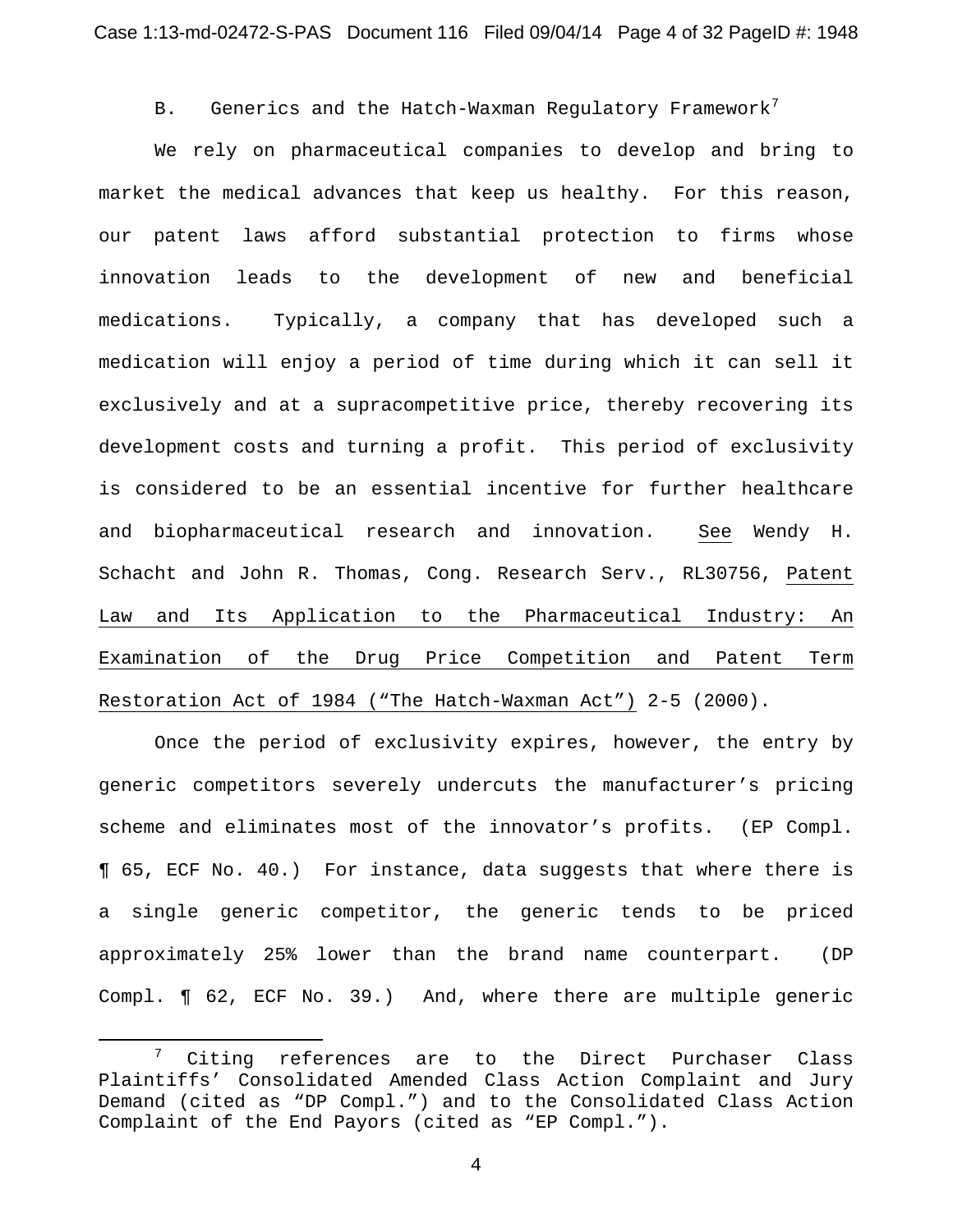alternatives, the price of the generics typically falls to 50% to 80% below the brand name product. (Id.)

Because every state permits pharmacies to substitute generics for brand name drugs (unless the prescribing doctor orders otherwise), generally within a year of generic market entry, generics will capture 90% of sales and prices will fall by as much as 85%. (Id. at ¶ 63.) Not surprisingly, then, brand manufacturers view generic competition as a grave threat to profits. (Id.)

The Drug Price Competition and Patent Term Restoration Act of 1984 (more commonly known as the "Hatch-Waxman Act"), Pub. L. No. 98-417, 98 Stat. 1585 (1984), as amended, prescribes the process by which pharmaceutical firms may gain approval from the FDA to bring medications to market. There are four key features to the Hatch-Waxman Act's architecture.

First, a drug manufacturer that wishes to market a new product must submit a New Drug Application ("NDA") to the FDA and undergo a rigorous approval process. See Hatch-Waxman Act, 21 U.S.C. § 355(b)(1)(A) (requiring, inter alia, that the manufacturer provide "full reports of investigations which have been made to show whether or not such drug is safe for use and whether such drug is effective in use"). By all accounts, this approval process is arduous and hugely expensive. But, once the FDA has approved an NDA, the manufacturer is entitled to list the drug in the FDA's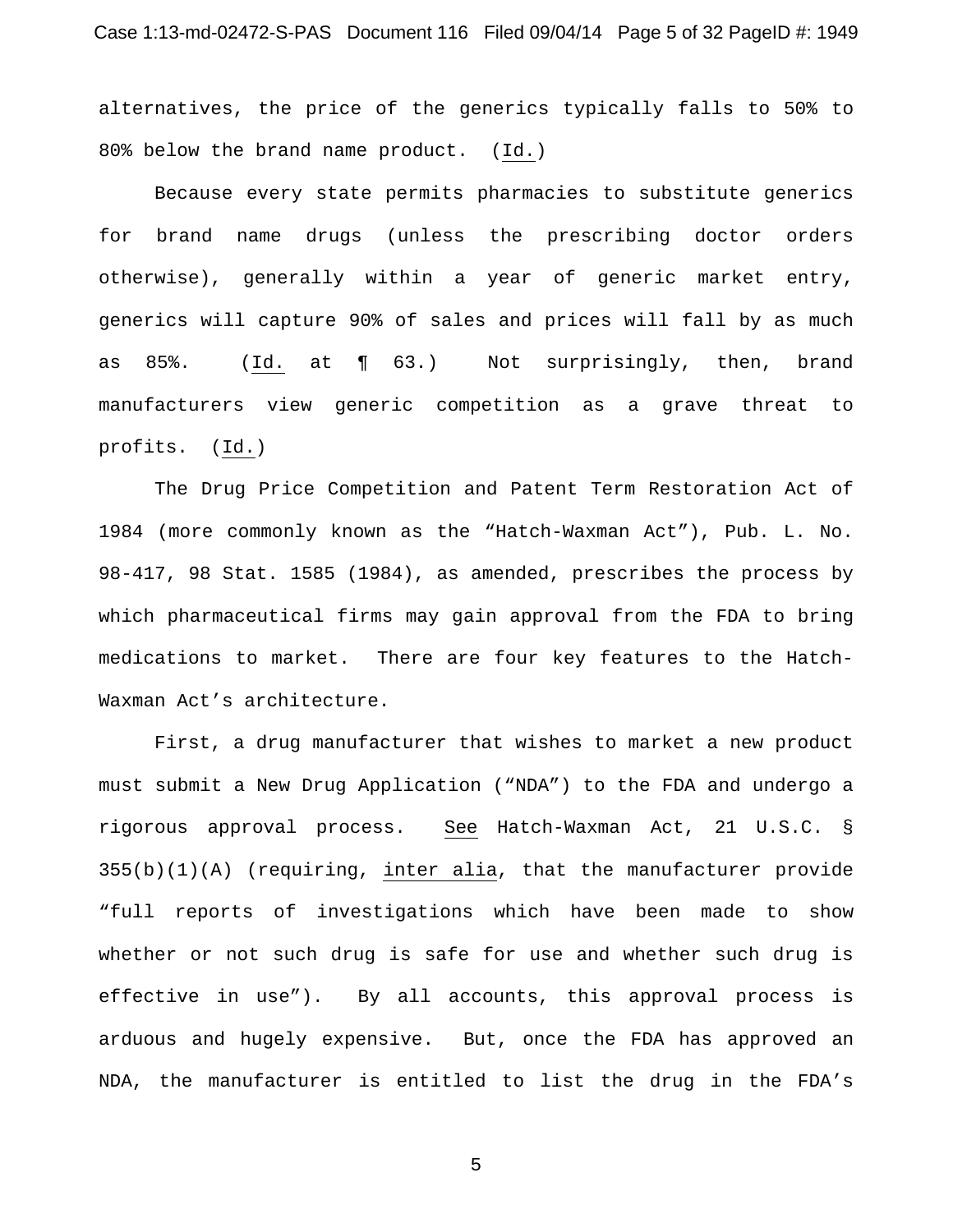## Case 1:13-md-02472-S-PAS Document 116 Filed 09/04/14 Page 6 of 32 PageID #: 1950

Approved Drug Products with Therapeutic Equivalence Evaluations (also known as the "Orange Book"). (DP Compl. ¶ 47.) The Orange Book entry provides a measure of protection for the manufacturer by allowing it to list any patents that the manufacturer believes could be asserted against generic competitors. (Id.)

Second, the Hatch-Waxman Act recognized that if manufacturers who have gained FDA approval were allowed to charge supracompetitive prices indefinitely, this would harm consumers. Therefore, the Act creates a mechanism to promote the availability of cheaper generic alternatives by allowing generic manufacturers to bypass many of the onerous aspects of the NDA process. Instead of filing an NDA, a generic manufacturer may instead file an Abbreviated NDA ("ANDA"). 21 U.S.C. § 355(j). An ANDA incorporates the findings of safety and effectiveness of the previously-approved NDA, and generally assures that the proposed generic contains the same active ingredients and is otherwise equally safe and effective as the brand name counterpart. Id. at §  $355(j)(2)$ . Thus, the ANDA process allows a generic manufacturer to obtain approval while avoiding the "costly and time-consuming studies" needed to obtain approval for a "pioneer drug." Eli Lilly & Co. v. Medtronic, Inc., 496 U.S. 661, 676 (1990).

Third, the Hatch-Waxman Act sets forth procedures for resolving patent disputes between brand and generic manufacturers. A generic manufacturer filing an ANDA must certify to the FDA that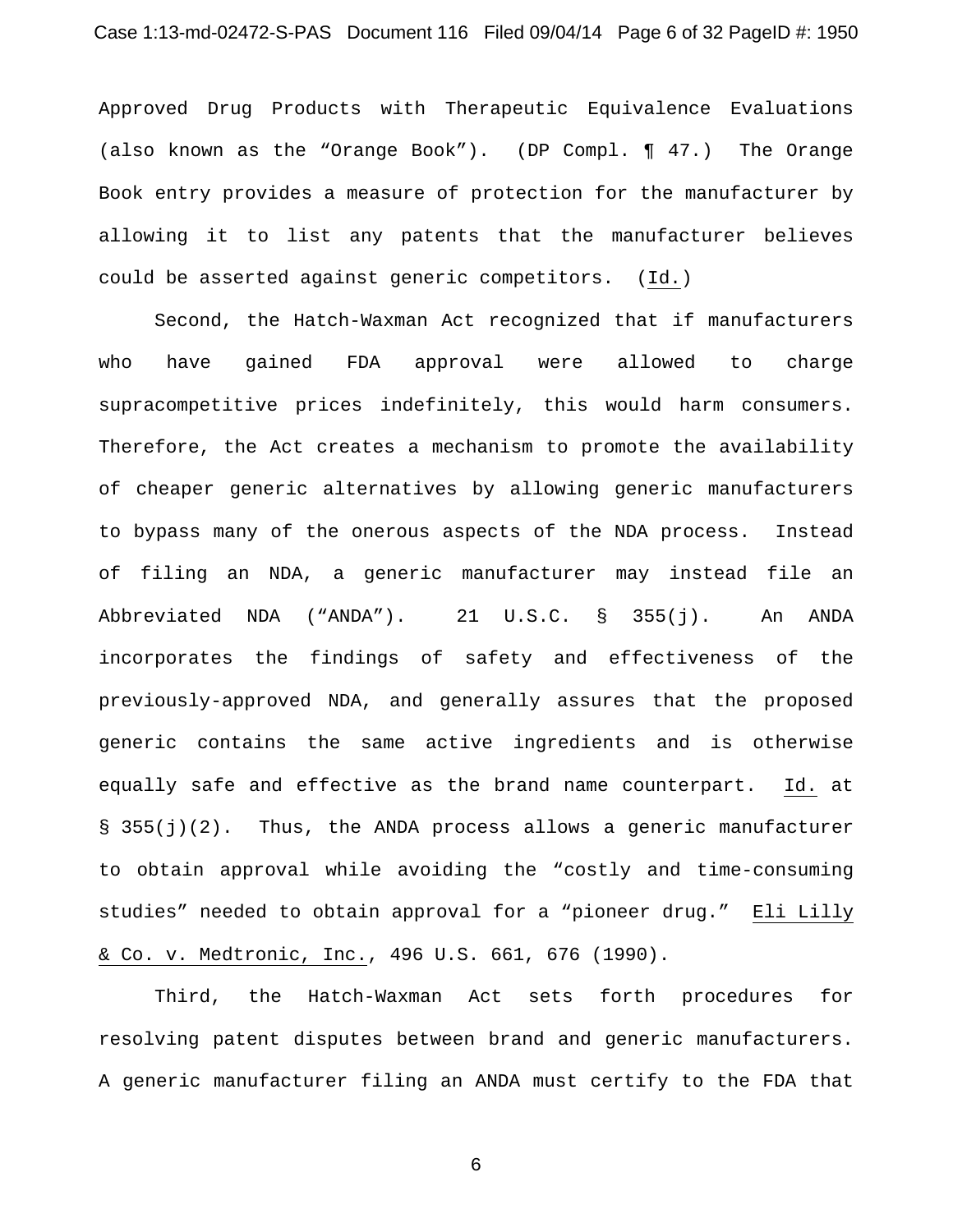the proposed generic does not infringe any patents listed in the Orange Book. 21 U.S.C. § 355(j)(2)(A)(vii). This certification can be made in one of several ways. The generic manufacturer may represent that: (1) the brand manufacturer has not filed any relevant patents; (2) any relevant patents have expired; or (3) a relevant patent is soon to expire and the generic will not be marketed until after the expiration. Id. at §§ 355(j)(2)(A)(vii)(I)-(III). Or, alternatively, the generic manufacturer could represent that the patent covering the brand drug is invalid or will not be infringed by the proposed generic (a so-called "Paragraph IV certification"). Id. at  $\S$  355(j)(2)(A)(vii)(IV).

An ANDA filer that relies on a Paragraph IV certification will almost certainly be sued by the brand manufacturer. Caraco Pharm. Labs., Ltd. v. Novo Nordisk A/S, 132 S. Ct. 1670, 1677 (2012) ("Filing a paragraph IV certification means provoking litigation."). Indeed, if the brand manufacturer brings an infringement suit within 45 days of the generic manufacturer's filing of the ANDA, under the Hatch-Waxman Act, the FDA must withhold approval of the generic for a 30-month period during which the parties may litigate the validity of the underlying patent. 21  $U.S.C. S 355(j)(5)(B)(iii).$ 

Finally, the Hatch-Waxman Act serves to incentivize generic manufacturers that incur the cost and risk stemming from Paragraph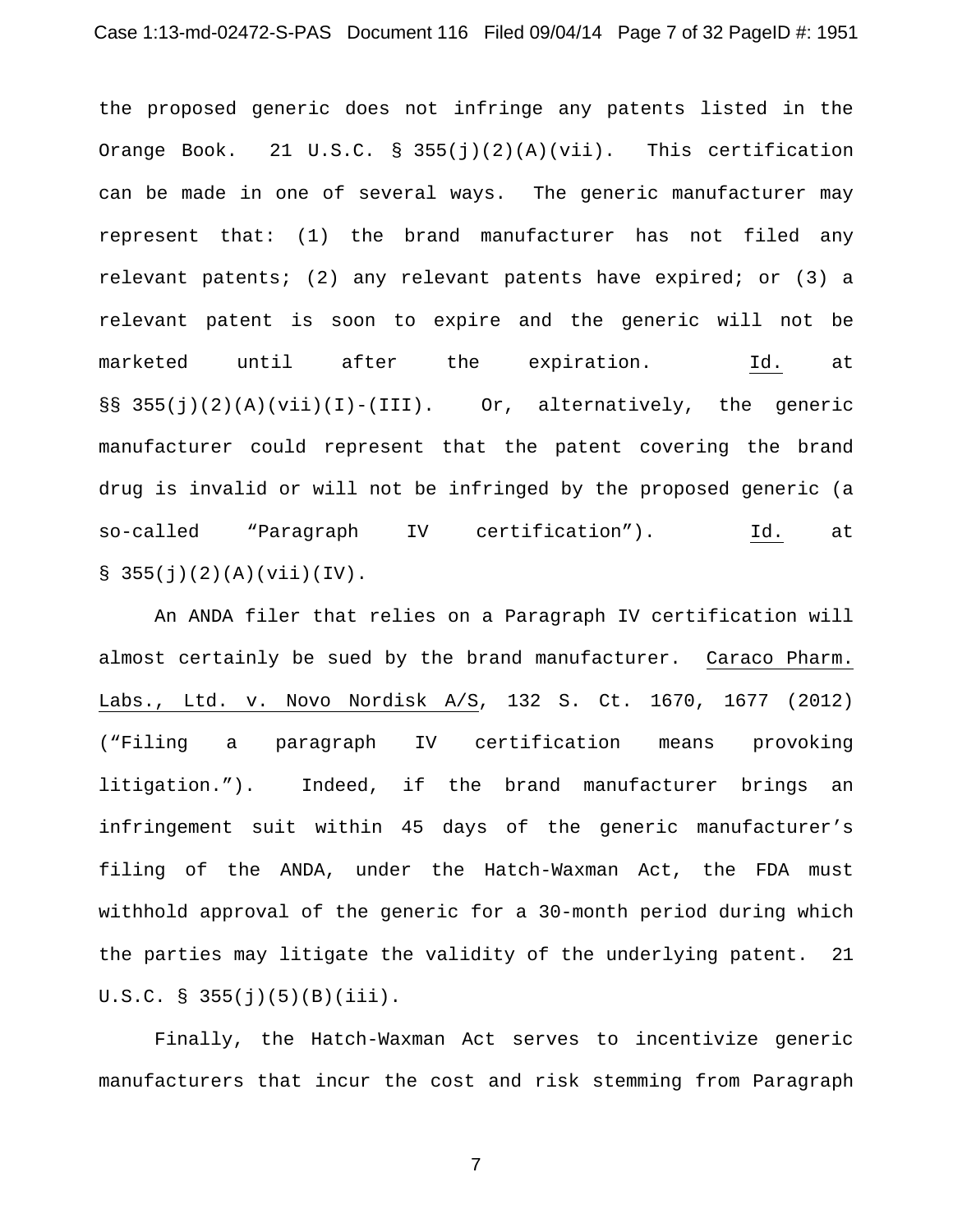IV certification litigation. In order to encourage generic competition, the Hatch-Waxman Act affords the first successful Paragraph IV ANDA filer a 180-day post-approval exclusivity period during which that manufacturer is the only authorized generic seller.<sup>8</sup> Id. at § 355(j)(5)(B)(iv). Because the price of a drug drops precipitously as more and more generics become available, this initial period of exclusivity can generate substantial profits for the first generic manufacturer. C. Scott Hemphill, Paying for Delay: Pharmaceutical Patent Settlement as a Regulatory Design Problem, 81 N.Y.U. L. Rev. 1553, 1579 (2006) (describing firstfiled ANDA status as "worth several hundred million dollars to a generic firm that successfully challenges the patents on a major drug").

C. Loestrin 24 and the '394 Patent

<u>.</u>

The active ingredients in Loestrin 24, norethindrone acetate and ethinyl estradiol, have been approved by the FDA as a means of oral contraception since 1973. (DP Compl. ¶¶ 89-90.) Prior oral contraceptives containing these compounds were generally marketed for use over a 21-day period; women would take the contraceptive for 21 consecutive days, then take a placebo for the following seven days, before starting the cycle anew. (Id. at ¶ 90.)

 $8$  Importantly, a brand manufacturer is not prohibited from offering its own generic during this 180-day period. When a brand manufacturer does so, its generic is referred to as an "authorized generic." Of course, a brand manufacturer's decision not to offer an authorized generic has the potential to increase profits for the initial generic manufacturer.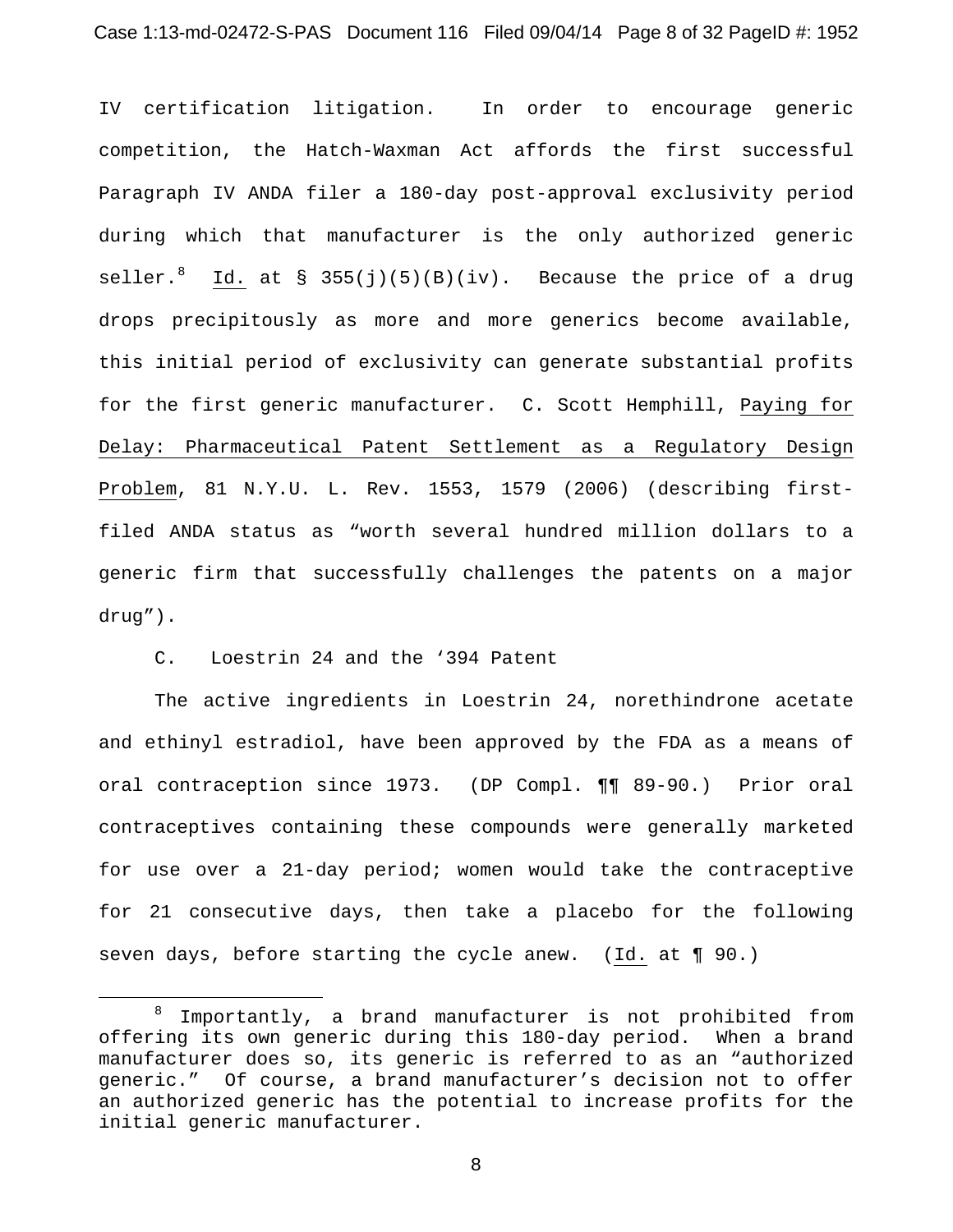Occasional inter-menstrual bleeding, or "spotting," is a common occurrence among women taking birth control. (Id. at ¶ 100.) In the early 1990s, scientists at the Eastern Virginia Medical School ("EVMS") conducted a series of studies to assess whether administering the active ingredients for longer than 21 days might decrease incidences of spotting. Though these studies produced mixed results, the EVMS scientists applied for, and were granted, a patent for use of the norethindrone acetate and ethinyl estradiol compounds for 23 to 25 consecutive days as a means of oral contraception. (Id. at ¶¶ 113-16.)

The resulting patent, U.S. Patent No. 5,552,394 (the "'394 Patent"), is titled "Low Dose Oral Contraceptives with Less Breakthrough Bleeding and Sustained Efficacy." (Id. at ¶ 114.) Before the '394 Patent expired in July 2014, Warner Chilcott was its fifth owner, after a predecessor-in-interest acquired it in 2003. (Id. at ¶ 119.)

In 2005, Warner Chilcott submitted an NDA and received FDA approval to market the dosing regimen that would become Loestrin 24. (EP Compl. ¶ 75.) At approximately the same time, Warner Chilcott listed Loestrin 24 in the Orange Book. (DP Compl. ¶ 132.)

D. Watson Challenges the '394 Patent

In 2006, just several months after Warner Chilcott's NDA was approved, Watson filed an ANDA to market a Loestrin 24 generic based on a Paragraph IV certification that the generic would not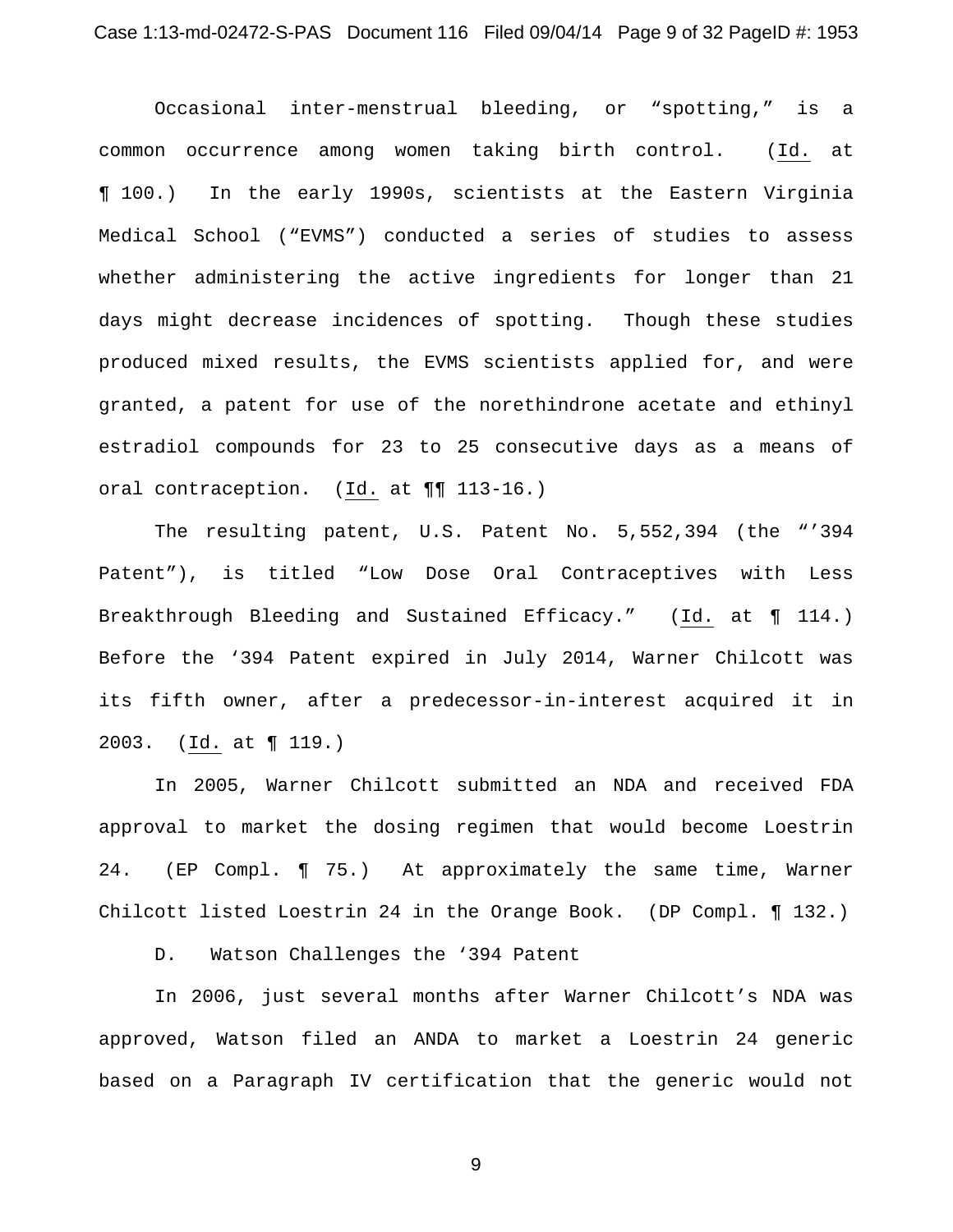#### Case 1:13-md-02472-S-PAS Document 116 Filed 09/04/14 Page 10 of 32 PageID #: 1954

infringe the '394 Patent.<sup>9</sup> (EP Compl. ¶ 79.) Not unpredictably, Warner Chilcott responded by filing suit against Watson.<sup>10</sup> (Id. at ¶ 80.) By doing so, Warner Chilcott triggered the 30-month stay provision of the Hatch-Waxman Act, preventing the FDA from approving Watson's ANDA for at least 30 months. (Id. at ¶ 81.)

In January 2009, at approximately the same time that the 30 month stay would have expired, the parties filed a dismissal stipulation and entered into an Exclusion Payment Agreement (the "Watson EPA"). (DP Compl. ¶ 162.) Pursuant to the Watson EPA, Watson agreed to delay the launch of a Loestrin 24 generic until January 2014, approximately six months prior to the expiration of the '394 Patent.<sup>11</sup> (Id. at  $\P$  163.) In return, Warner Chilcott: (1) agreed not to launch an authorized generic within Watson's first 180 days on the market;<sup>12</sup> (2) agreed not to license other generics during that same period; (3) granted Watson a license to market Loestrin 24 worldwide beginning in January 2014; (4) agreed

<u>.</u>

 $10$  See Warner Chilcott Co. v. Watson Pharms., Inc., C.A. No. 2:06-cv-3491-HAA-ES (D.N.J.).

 $11$  This date was subject to acceleration in the event that Warner Chilcott allowed another generic earlier market entry.

 $12$  A pledge by a brand manufacturer not to launch an authorized generic is often referred to as a "no authorized generic agreement."

<sup>9</sup> Watson based its Paragraph IV certification principally on its belief that the '394 Patent was invalid by virtue of the failure of the EVMS scientists to accurately report the mixed results of their studies to the United States Patent and Trademark Office.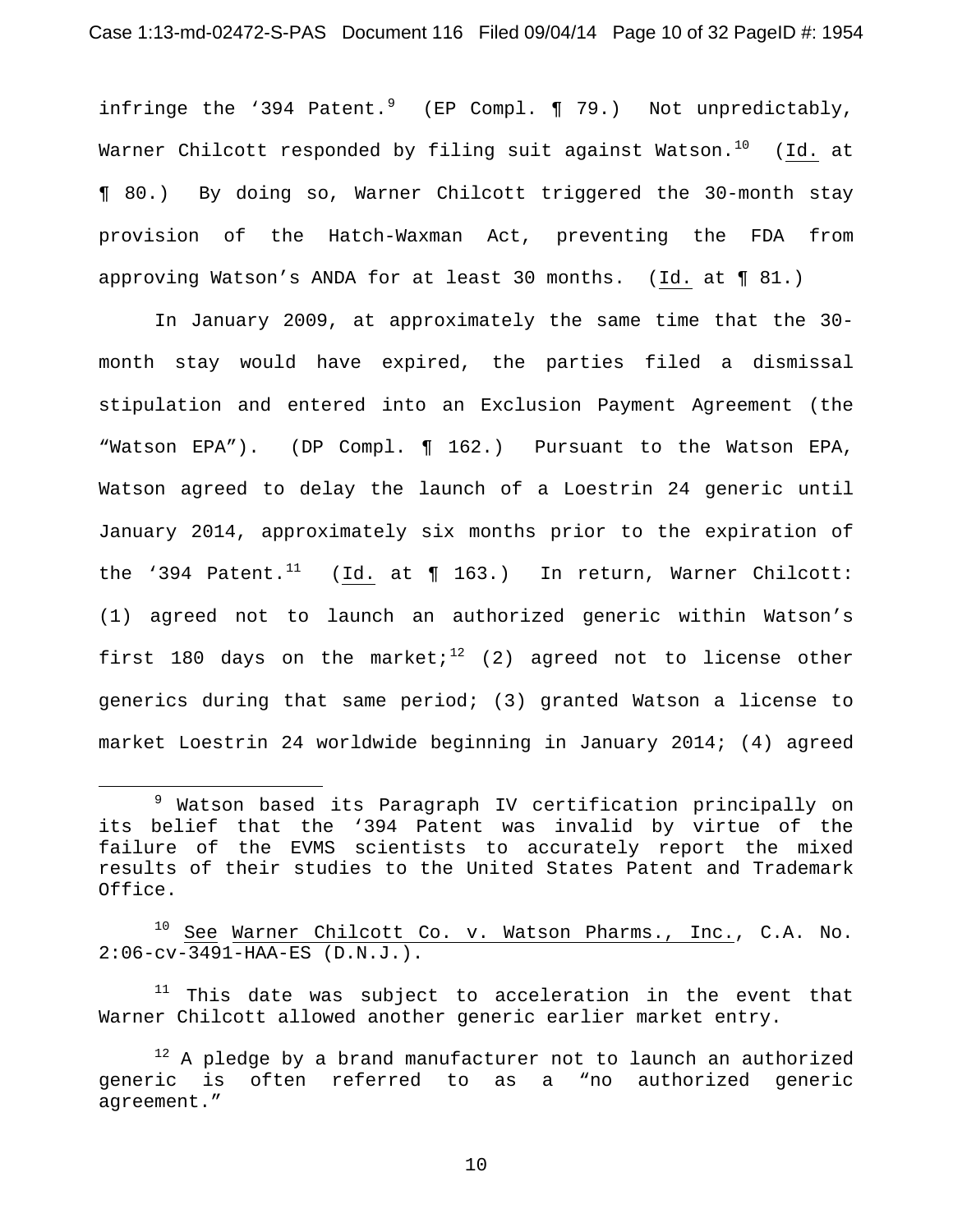to pay Watson annual fees and a percentage of net sales in connection with the co-promotion of a separate Warner Chilcott drug called Femring; and (5) gave Watson the exclusive right to earn brand sales of a separate Warner Chilcott oral contraceptive known as Generess Fe. (EP Compl. ¶¶ 90-94.) Both complaints suggest that this quid pro quo was of immense value to Watson. (EP Compl. ¶ 96; DP Compl. ¶ 172.)

E. Lupin Challenges the '394 Patent

If the Watson EPA bought Warner Chilcott a respite, it was a brief one. Six months after its execution, in June 2009, Lupin notified Warner Chilcott that it too had filed an ANDA seeking to market a generic alternative to Loestrin 24. (DP Compl. ¶ 175.) Like Watson, Lupin based its ANDA on a Paragraph IV certification that Lupin's generic would not infringe the '394 Patent. (Id.) And, as before, Warner Chilcott responded by filing suit.<sup>13</sup> (Id. at ¶ 176.) Again, merely by filing suit, Warner Chilcott triggered a 30-month stay of the Lupin generic under the Hatch-Waxman Act. (Id. at ¶ 177.)

In October 2010, Warner Chilcott dismissed the suit and entered into an Exclusion Payment Agreement with Lupin (the "Lupin EPA"). (Id. at ¶ 181.) Pursuant to the Lupin EPA, Lupin agreed not to market its Loestrin 24 generic until July 2014, around the

<u>.</u>

See Warner Chilcott LLC v. Lupin Ltd., C.A. No. 1:09-cv-673-JCJ (D. Del.).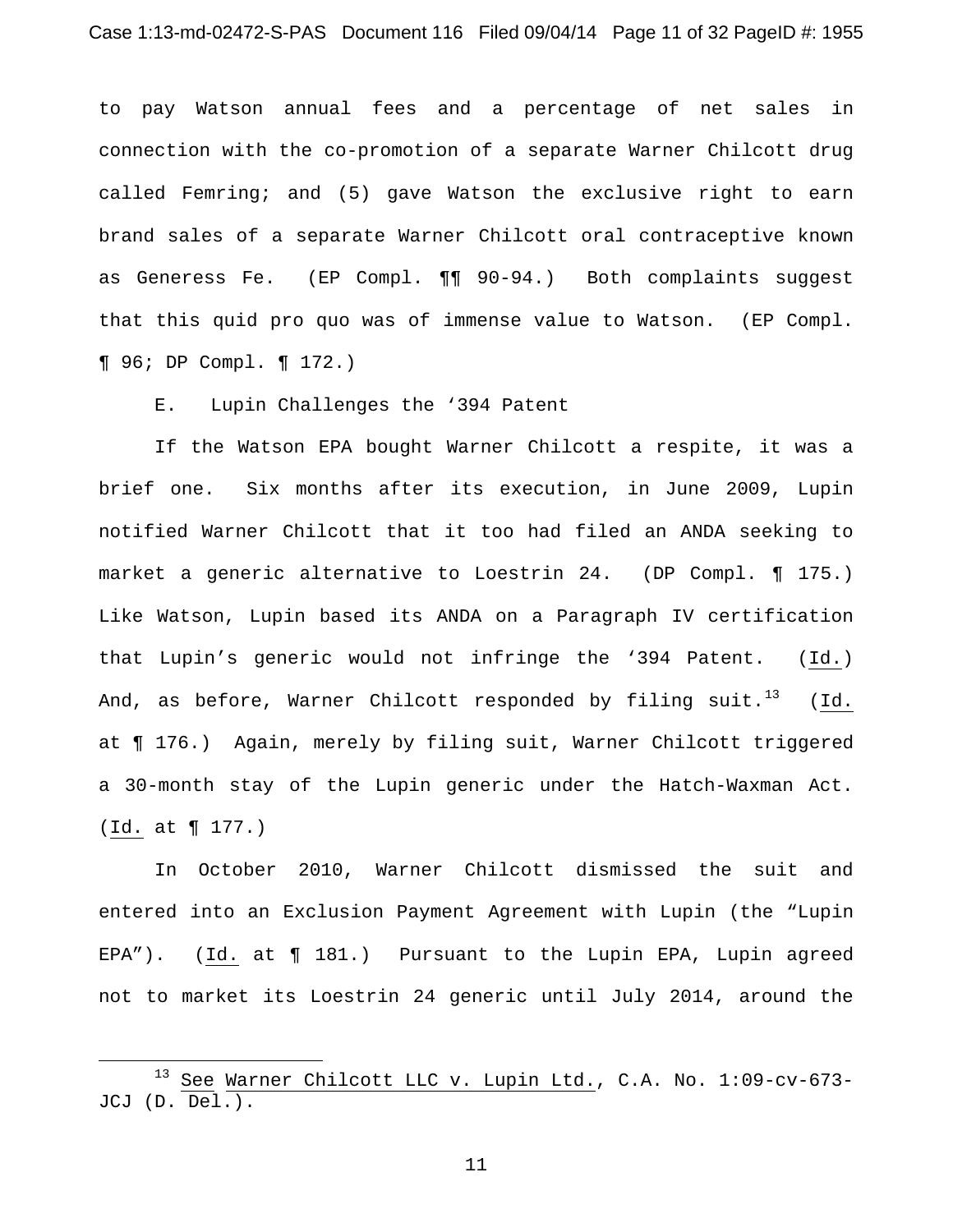same time that the '394 Patent was to expire and roughly six months after Watson had been authorized to market its generic. (Id.)

Like Watson, Lupin is alleged to have benefitted from its agreement to delay the introduction of its generic. First, Warner Chilcott granted Lupin a license to market Femcon Fe, a separate oral contraceptive manufactured by Warner Chilcott. (EP Compl. ¶ 107.) And second, Lupin was given the right to sell a generic version of Asacol 400, an anti-inflammatory drug supplied by Warner Chilcott.<sup>14</sup> (Id. at  $\P$  108.)

F. Harm to Consumers

<u>.</u>

The net effect of Warner Chilcott's entry into agreements with Lupin and Watson was to delay generic competition until January 2014 at the earliest. Absent these agreements, the Plaintiffs allege, Loestrin 24 would have faced generic competition as early as September 2009 when the FDA approved Watson's ANDA. (DP Compl. ¶ 237.) At that time, Warner Chilcott would have lost its monopoly and consumers would have enjoyed lower prices. Instead, Loestrin 24 continued to generate substantial revenues for Warner Chilcott, exceeding \$1.75 billion in total sales from 2006 to 2012. (Id. at ¶ 131.)

 $14$  In addition, Lupin allegedly received approximately \$4 million to defray certain costs associated with the parties' prior litigation. (DP Compl. ¶ 185.)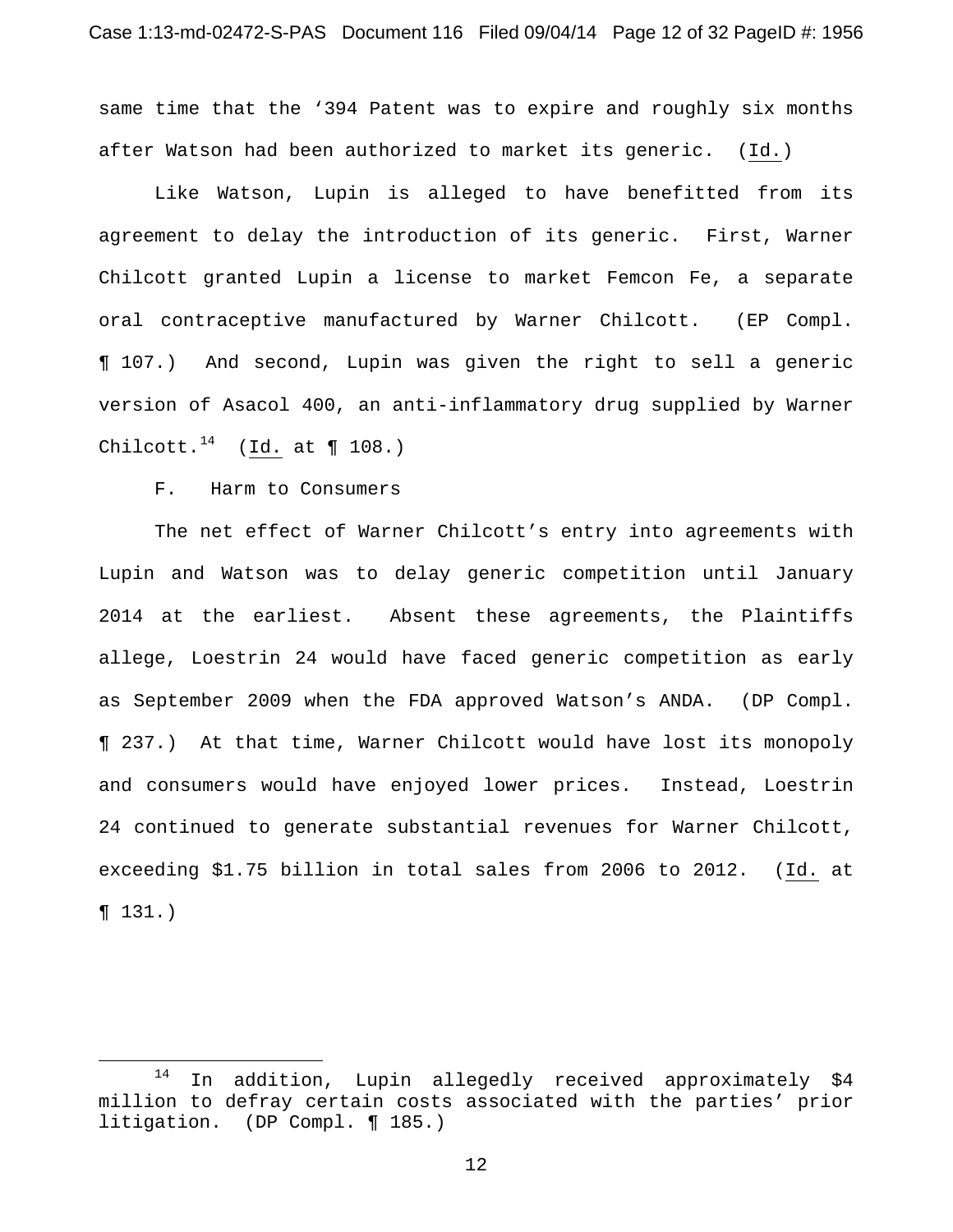### G. Claims Brought

The Direct Purchasers have brought a single claim for violation of the Sherman Antitrust Act, 15 U.S.C. § 1, et. seq. (the "Sherman Act"), against Warner Chilcott and Watson. The End Payors have brought a total of seven claims sounding in state and federal antitrust law, state consumer protection law and unjust enrichment against Warner Chilcott, Watson and Lupin. The End Payors' federal antitrust claims are brought under § 1 of the Sherman Act and under § 16 of the Clayton Antitrust Act, 15 U.S.C. § 26, et. seq.

## II. Standard of Review

Complaints in antitrust cases that fail to plausibly state a claim must be dismissed at the outset. Bell Atl. Corp. v. Twombly, 550 U.S. 544, 558 (2007). "[A] complaint must plead 'more than labels and conclusions,' and its factual allegations must be sufficient to 'raise a right to relief above the speculative level.'" In re New Motor Vehicles Canadian Exp. Antitrust Litig., 533 F.3d 1, 6 (1st Cir. 2008) (quoting Twombly, 550 U.S. at 545). "Naked assertion[s]," "threadbare recitals of the elements of a cause of action," and "mere conclusory statements" are insufficient to survive dismissal. Ashcroft v. Iqbal, 556 U.S. 662, 678 (2009).

"[T]he costs of modern federal antitrust litigation and the increasing caseload of the federal courts counsel against sending the parties into discovery when there is no reasonable likelihood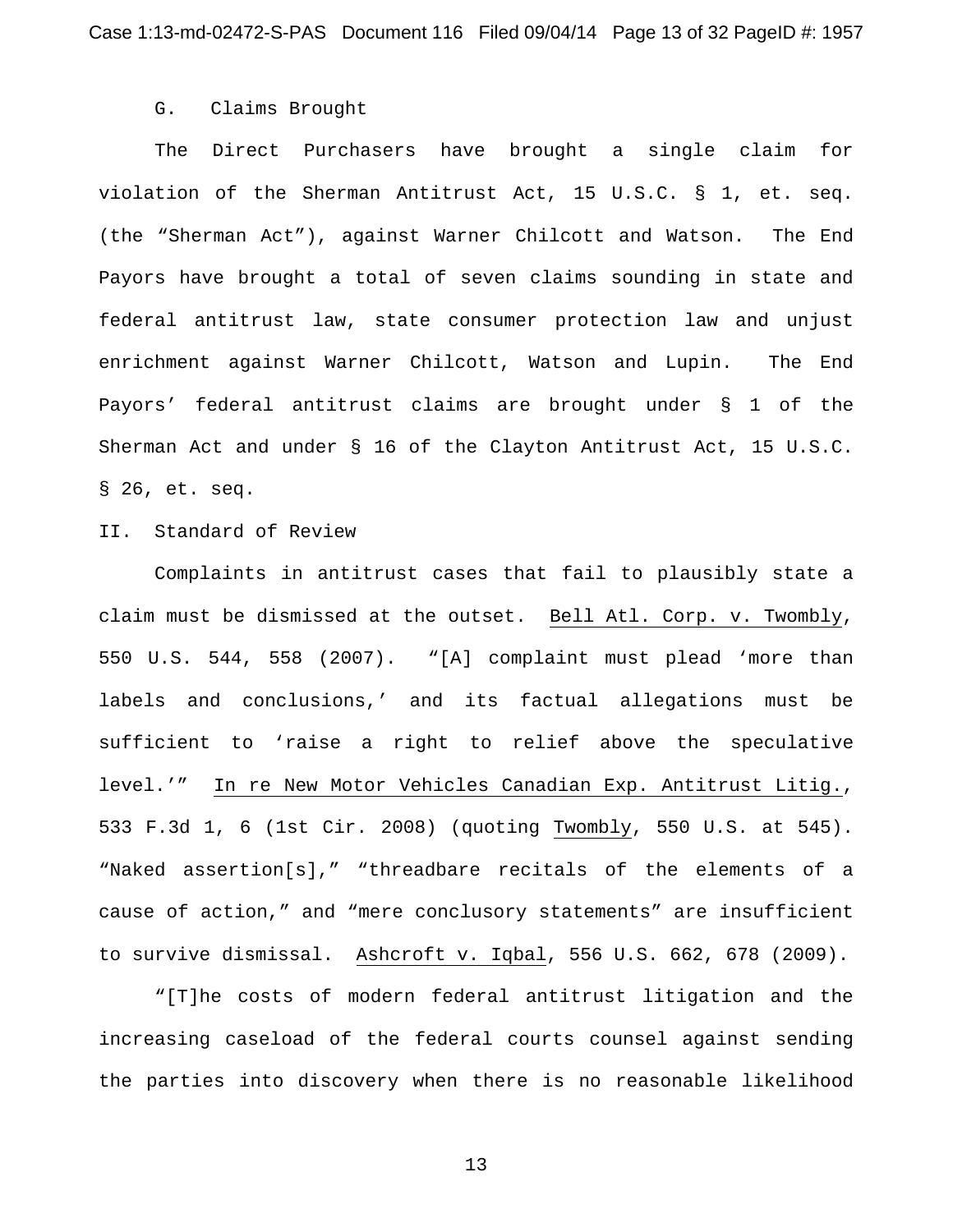that the plaintiffs can construct a claim from the events related in the complaint." Twombly, 550 U.S. at 558 (citations omitted). Nevertheless, the Court accepts all well-pleaded facts as true and analyzes those facts "in the light most hospitable to the plaintiff's theory, [] drawing all reasonable inferences for the plaintiff." New York v. Amgen, Inc., 652 F.3d 103, 109 (1st Cir. 2011) (citations omitted).

#### III. Discussion

In June 2013, the Supreme Court issued its much-anticipated opinion in Actavis. See 133 S. Ct. 2223. To briefly set the stage, and borrowing Justice Breyer's rhetorical device to identify the parties, Actavis involved the following scenario: a pharmaceutical company, Company A, had FDA approval to market a brand name drug, and held the related patent. Id. at 2229. Two other pharmaceutical companies, Companies B and C, filed ANDAs containing Paragraph IV certifications suggesting that generics that Company B and Company C intended to market did not infringe Company A's patent. Id. A fourth would-be generic manufacturer, Company D, agreed with Company C to share certain litigation costs and related profits. Id. Predictably, Company A initiated patent infringement litigation against Companies B and C, triggering the 30-month stay under the Hatch-Waxman Act. Id.

Later, Companies A, B, C and D entered into a settlement agreement. Id. Pursuant to the agreement, Companies B, C and D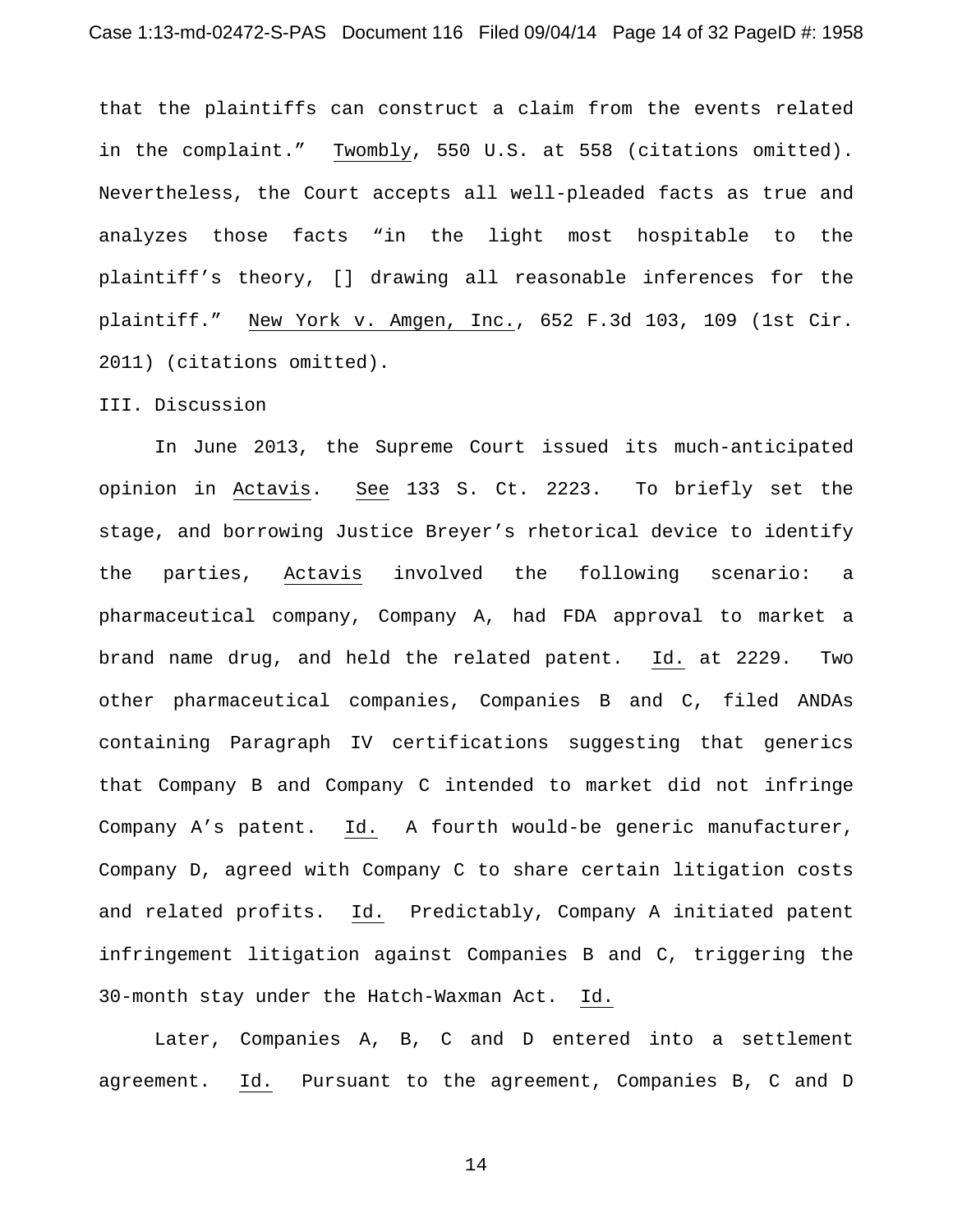agreed to delay the marketing of their generics for approximately nine years.<sup>15</sup> Id. In exchange, Company A paid Companies B, C and D total cash consideration of several hundred million dollars. Id. The Federal Trade Commission ("FTC") brought antitrust claims against all four companies, alleging that they had conspired in restraint of trade when Companies B, C and D agreed to share in Company A's monopoly profits by accepting payment in exchange for agreeing not to compete.

The district court dismissed the FTC's antitrust claims on grounds that the agreement between Companies A, B, C and D did not exceed the scope of the underlying patent. In re AndroGel Antitrust Litig. II, 687 F. Supp. 2d 1371, 1377-79 (N.D. Ga. 2010). The district court reasoned that Company A's patent gave Company A the exclusive right to manufacture and sell the product in question, and the agreement merely prohibited the generic manufacturers from marketing an identical product. Id. at 1377. The Eleventh Circuit affirmed on the same grounds. F.T.C. v. Watson Pharms., Inc., 677 F.3d 1298, 1312 (11th Cir. 2012) ("[A]bsent sham litigation or fraud in obtaining the patent, a reverse payment settlement is immune from antitrust attack so long as its anticompetitive effects fall within the scope of the exclusionary potential of the patent.").

<u>.</u>

 $15$  Companies B, C and D also agreed to promote the brand name product on behalf of Company A in the interim. Actavis, 133 S. Ct. at 2229.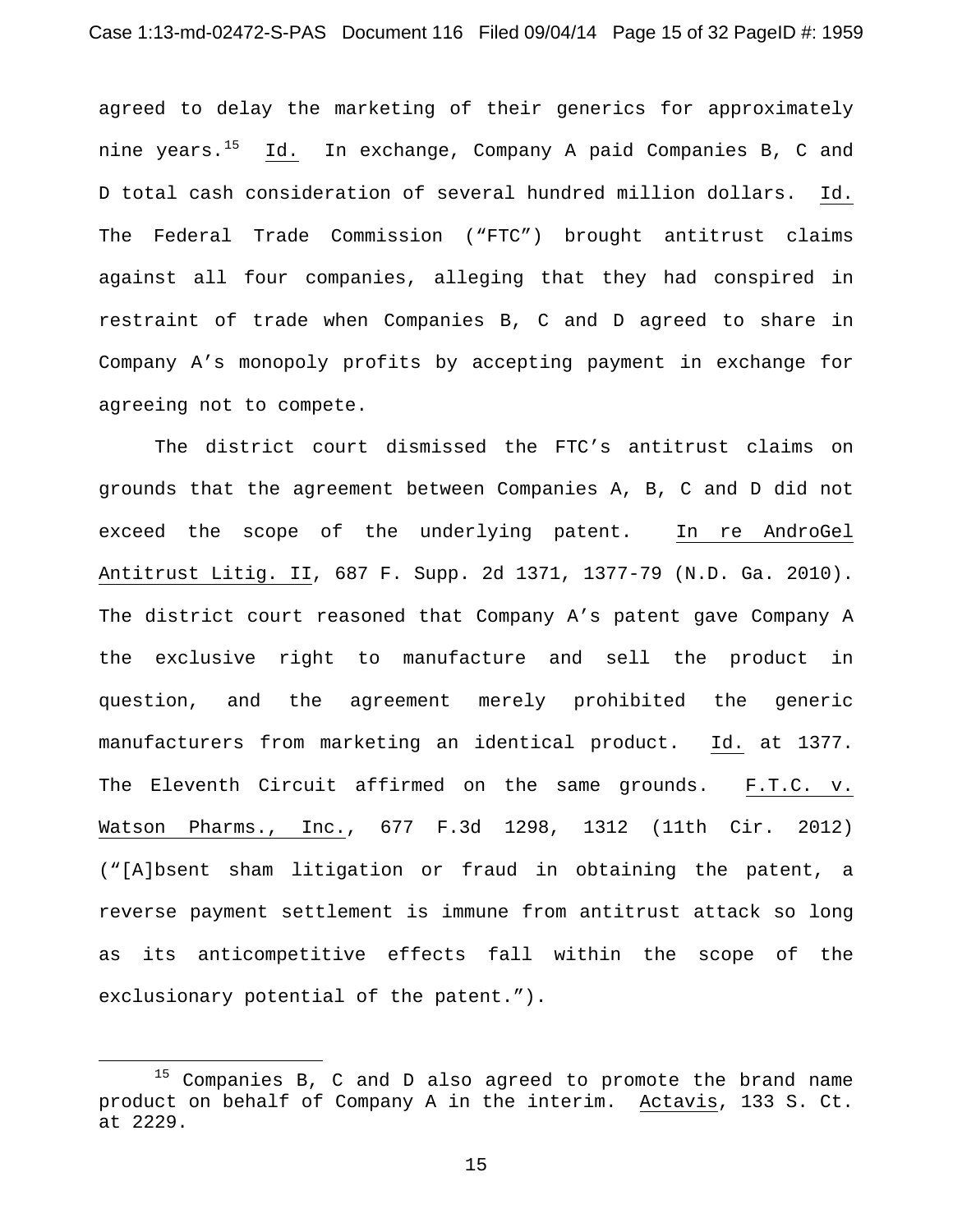These holdings were in line with the "scope-of-the-patent" test in use by a majority of the courts of appeal at the time. See, e.g., In re Ciprofloxacin Hydrochloride Antitrust Litig., 544 F.3d 1323, 1336 (Fed. Cir. 2008); In re Tamoxifen Citrate Antitrust Litig., 466 F.3d 187, 212-13 (2d Cir. 2006). The Third Circuit, however, employed an alternative "quick-look" approach that instructed juries to regard reverse payments as prima facie evidence of an unreasonable restraint of trade, which could be rebutted in certain circumstances. See, e.g., In re K-Dur Antitrust Litig., 686 F.3d 197, 218 (3d Cir. 2012).

The Supreme Court granted certiorari in Actavis in order to resolve the circuit split. 133 S. Ct. at 2230. But Actavis did not settle on either the scope-of-the-patent test or the quick-look inquiry. Rather, the majority in Actavis rejected both and settled instead on use of the "rule of reason," which is commonly applied in antitrust settings. $16$  Id. at 2237. The majority summarized its holding as follows:

[A] reverse payment, where large and unjustified, can bring with it the risk of significant anticompetitive

<u>.</u>

<sup>16</sup> Rule of reason analysis demands a determination as to "whether under all the circumstances of the case the restrictive practice imposes an unreasonable restraint on competition." Arizona v. Maricopa Cnty. Med. Soc'y, 457 U.S. 332, 343 (1982). Courts engaging in rule of reason analysis consider three primary factors: (1) whether "the alleged agreement involved the exercise of power in a relevant economic market," (2) whether "this exercise<br>had anti-competitive consequences," and (3) whether "those anti-competitive consequences," and  $(3)$ detriments outweighed efficiencies or other economic benefits." Stop & Shop Supermarket Co. v. Blue Cross & Blue Shield of R.I., 373 F.3d 57, 61 (1st Cir. 2004).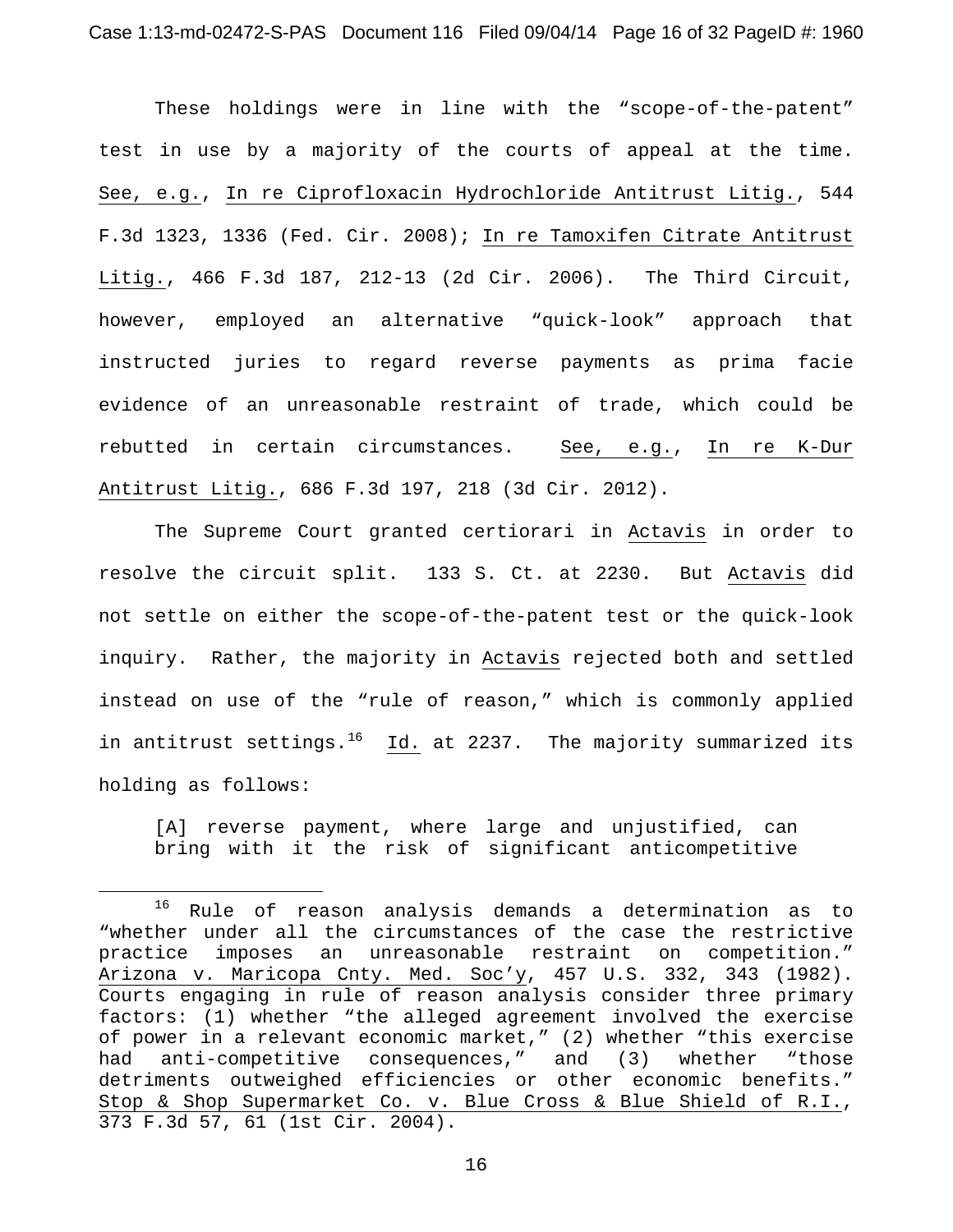effects; one who makes such a payment may be unable to explain and to justify it; such a firm or individual may well possess market power derived from the patent; a court, by examining the size of the payment, may well be able to assess its likely anticompetitive effects along with its potential justifications without litigating the validity of the patent; and parties may well find ways to settle patent disputes without the use of reverse payments.

### Id.

Thus, Actavis appears to impose a three-part inquiry. See In re Lamictal Direct Purchaser Antitrust Litig., No. 12-cv-995 (WHW), 2014 U.S. Dist. LEXIS 9257, at \*13 (D.N.J. Jan. 24, 2014). "In Step One, a district court must ask, is there a reverse payment? . . . In Step Two, a district court must ask, is that reverse payment large and unjustified? . . . Step Three is the rule of reason." Id. at \*13-14. The first inquiry, then, is whether the consideration paid by the patent holder to the generic competitor constitutes a "reverse payment" at all. If it does not, the Court does not reach steps two or three.

The discussion of patent settlements in Actavis fixates on the one form of consideration that was at issue in that case: cash. Id. at \*21 ("Both the majority and the dissenting opinions reek with discussion of payment of money."). This fixation is apparent from the first paragraph of Justice Breyer's majority opinion:

Company A sues Company B for patent infringement. The two companies settle under terms that require (1) Company B, the claimed infringer, not to produce the patented product until the patent's term expires, and (2) Company A, the patentee, to pay B many millions of dollars. Because the settlement requires the patentee to pay the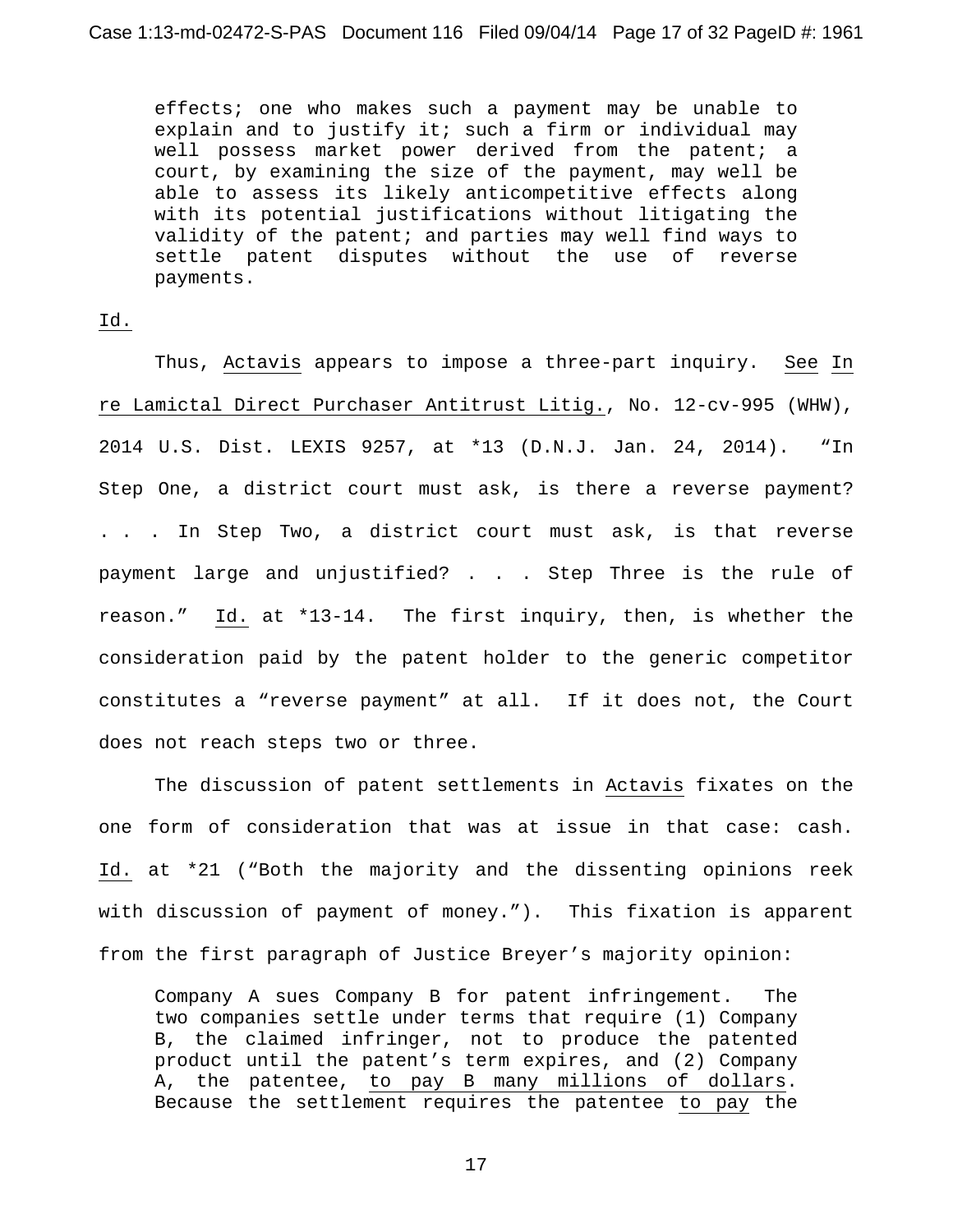alleged infringer, rather than the other way around, this kind of settlement agreement is often called a "reverse payment" settlement agreement.

Actavis, 133 S. Ct. at 2227 (emphasis added). And that is just the tip of the iceberg. See, e.g., id. at 2233 ("In reverse payment settlements . . . a party with no claim for damages . . . walks away with money simply so it will stay away from the patentee's market." (emphasis added)); id. at 2231 ("The FTC alleges that . . . the plaintiff agreed to pay the defendants many millions of dollars to stay out of its market . . . there is reason for concern that settlements taking this form tend to have significant adverse effects on competition." (emphasis added)); id. at 2233 (describing reverse payments as generally involving "A, the plaintiff" who "pays money to defendant B purely so B will give up the patent fight" (emphasis added)); id. at 2234 ("multimillion dollar payoffs by the brand company").

While it is true, of course, that "words have meaning," Chesapeake & Ohio Canal Co. v. Hill, 82 U.S. 94, 100 (1872), it would be rash to conclude that these repeated references to cash consideration, alone, demonstrate that Actavis' holding is necessarily limited solely to patent settlements in monetary form. After all, as others have noted, in Actavis the Supreme Court was confronted with a settlement arrangement that principally involved a cash payment and little else, so the Court had no imperative to consider other types of consideration that might flow from the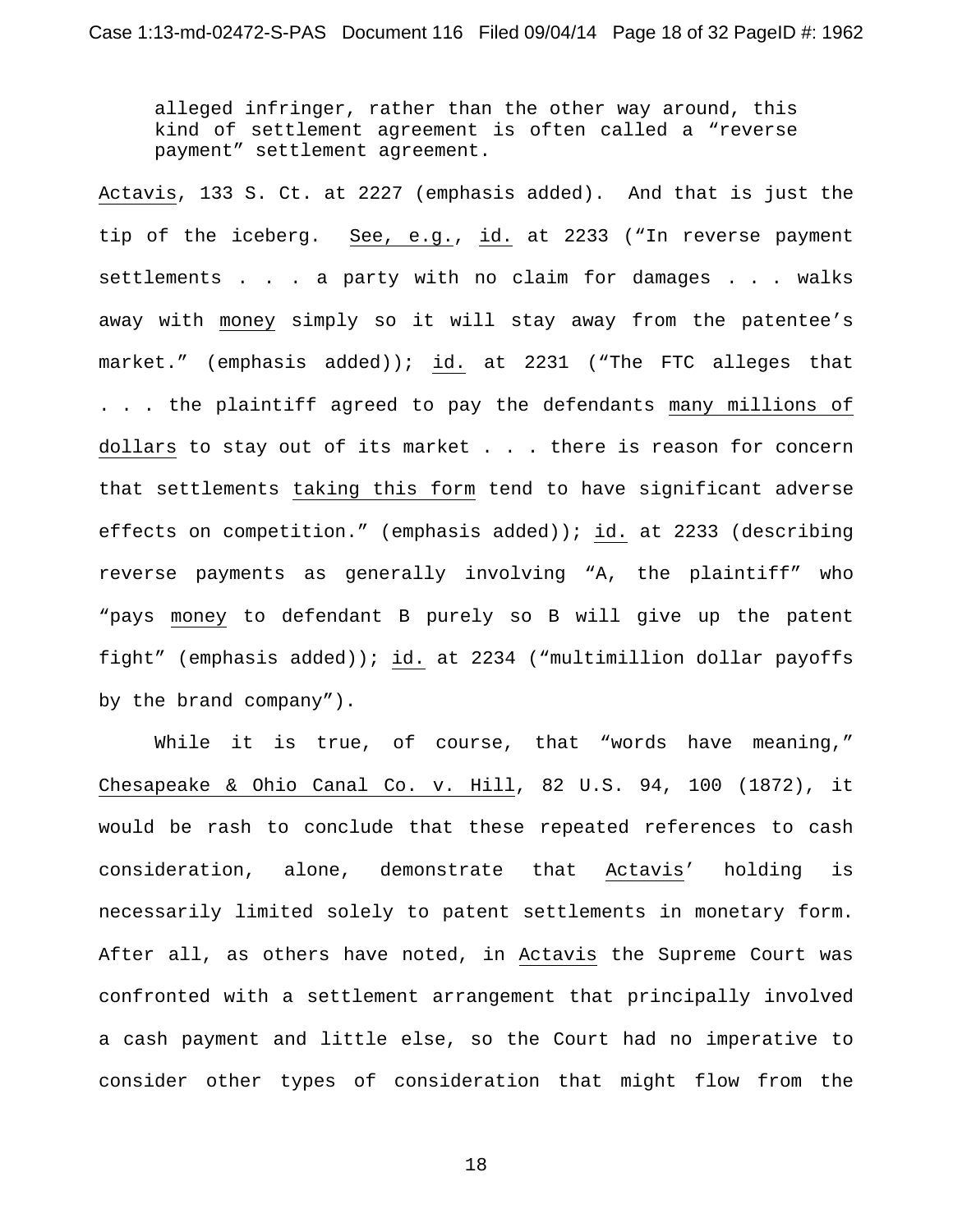patentee to the alleged infringer. See In re Nexium (Esomeprazole) Antitrust Litig., 968 F. Supp. 2d 367, 392 (D. Mass. 2013) ("Actavis only involved a brand manufacturer's bargain . . . to pay millions of dollars to each generic so the Supreme Court's confined analysis hardly seems surprising." (citations omitted) (internal quotation marks omitted)). It is more than merely the choice of words describing the consideration, however, that suggests that the majority in Actavis intended for it to apply only to cash settlements.

Ostensibly to assist the lower courts, Actavis set forth five "considerations" to guide the inquiry as to whether a settlement payment satisfies the rule of reason. First, courts are to consider whether the payment has the "potential for genuine adverse effects on competition." Actavis, 133 S. Ct. at 2234 (quoting F.T.C. v. Indiana Fed'n of Dentists, 476 U.S. 447, 460-61 (1986)). This factor, the majority suggested, requires a comparison of the anticipated supracompetitive profits associated with continued monopoly sale of the product, and the sum paid to the generic competitor. Id. at 2234-35. The majority noted that "[t]he payment may . . . provide strong evidence that the patentee seeks to induce the generic challenger to abandon its claim with a share of its monopoly profits that would otherwise be lost in the competitive market." Id. at 2235.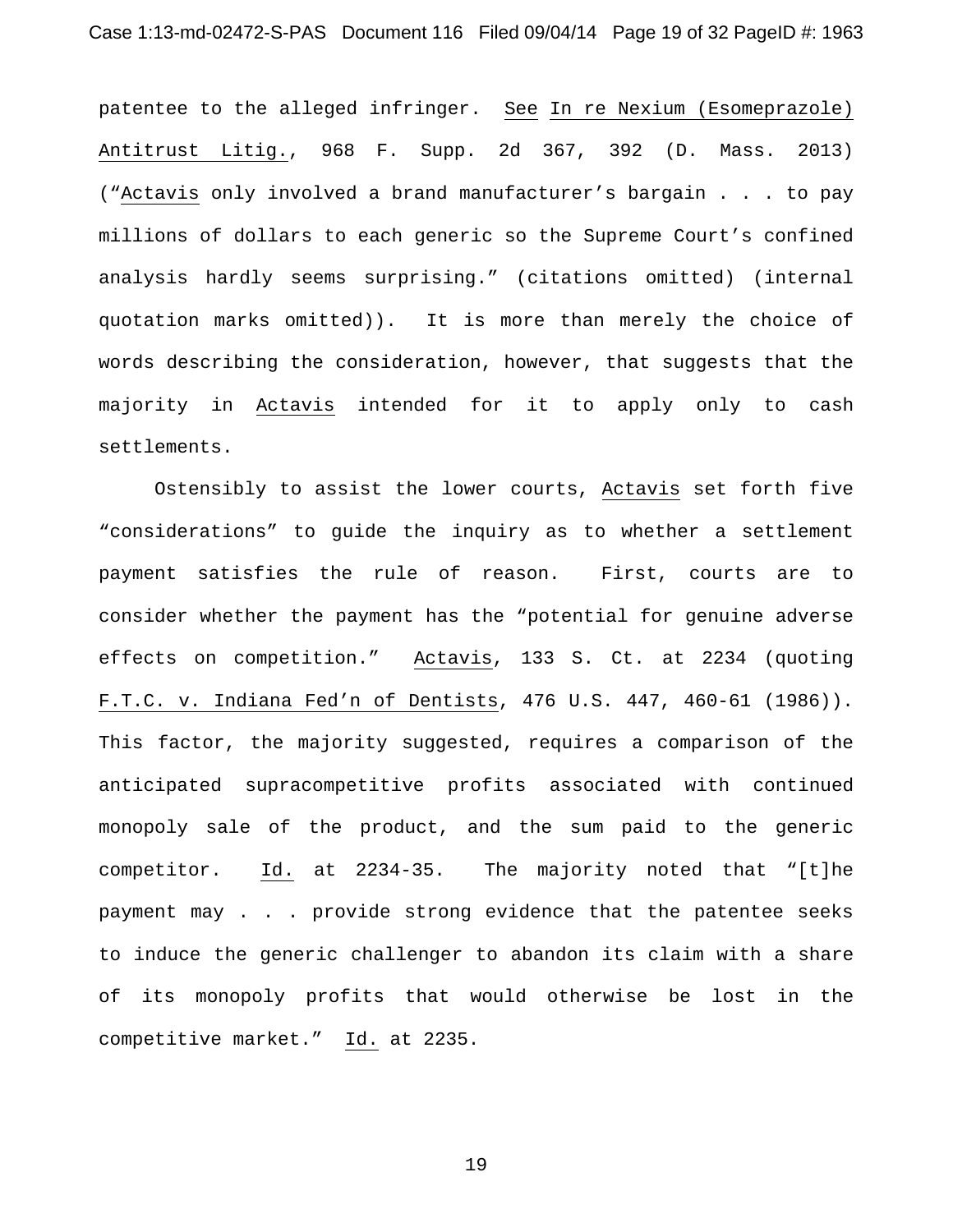Second, courts are to assess whether the payment is "unjustified" in light of "a rough approximation of the litigation expenses saved through the settlement" and "compensation for other services that the generic has promised to perform." Id. at 2235- 36. A payment may satisfy the rule of reason where it reflects these "traditional settlement considerations." Id. at 2236.

Third, the Court must consider whether the size of the reverse payment indicates that the patentee held sufficient market power to "work unjustified anticompetitive harm." Id. To that end, we are advised that "the 'size of the payment from a branded drug manufacturer to a prospective generic is itself a strong indicator of power' – namely, the power to charge prices higher than the competitive level." Id. (quoting 12 P. Areeda & H. Hovenkamp, Antitrust Law ¶ 2046, p. 351 (3d ed. 2012)).

Fourth, Actavis instructed a focus on the size of the payment as a measure of the patentee's confidence in the strength of the patent. Id. "In a word, the size of the unexplained reverse payment can provide a workable surrogate for a patent's weakness . . . ." Id. at 2236-37.

Finally, courts are to assess the payment in light of the reasons given for its having been made. Id. at 2237. "If the basic reason is a desire to maintain and to share patent-generated monopoly profits, then, in the absence of some other justification, the antitrust laws are likely to forbid the arrangement." Id.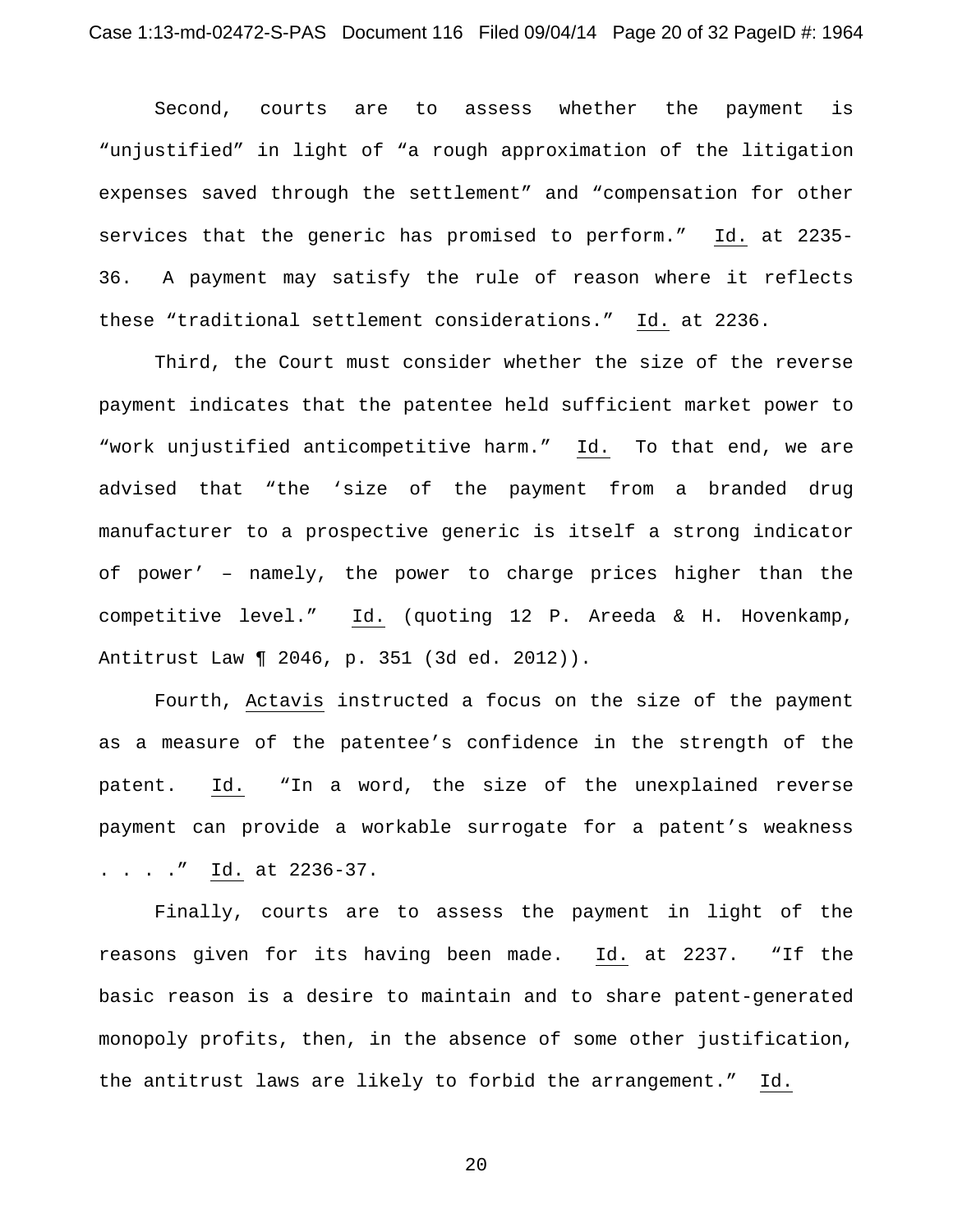Critically, each of these five factors requires, on the part of the plaintiff, and ultimately the reviewing court (or the jury), an ability to assess or calculate the true value of the payment made by the patentee to the generic competitor. For example, it would be all but impossible to assess the "potential for genuine adverse effects on competition" without the ability to compare the expected monopoly profits to the size of the patentee's payment. Id. at 2234 (quoting Indiana Fed'n of Dentists, 476 U.S. at 460- 61). Likewise, without knowing the monetary value of the settlement payment, a plaintiff would be unable to demonstrate that the payment was "unjustified" in light of "traditional settlement considerations." Id. at 2236. Nor for that matter could the size of the payment be used as a proxy to measure the patentee's market power to "work unjustified anticompetitive harm," id., or as a "surrogate for a patent's weakness," id. at 2236-37. Finally, without a firm grasp of the monetary value of the settlement vis-àvis the expected monopoly profits, it would be difficult to discern whether the "basic reason" for the settlement was "a desire to maintain and to share patent-generated monopoly profits." Id. at 2237. All of these five factors can be reasonably measured when the reverse payment is a cash payment; a non-cash settlement, particularly one that is multifaceted and complex (like the arrangement here), is almost impossible to measure against these five factors.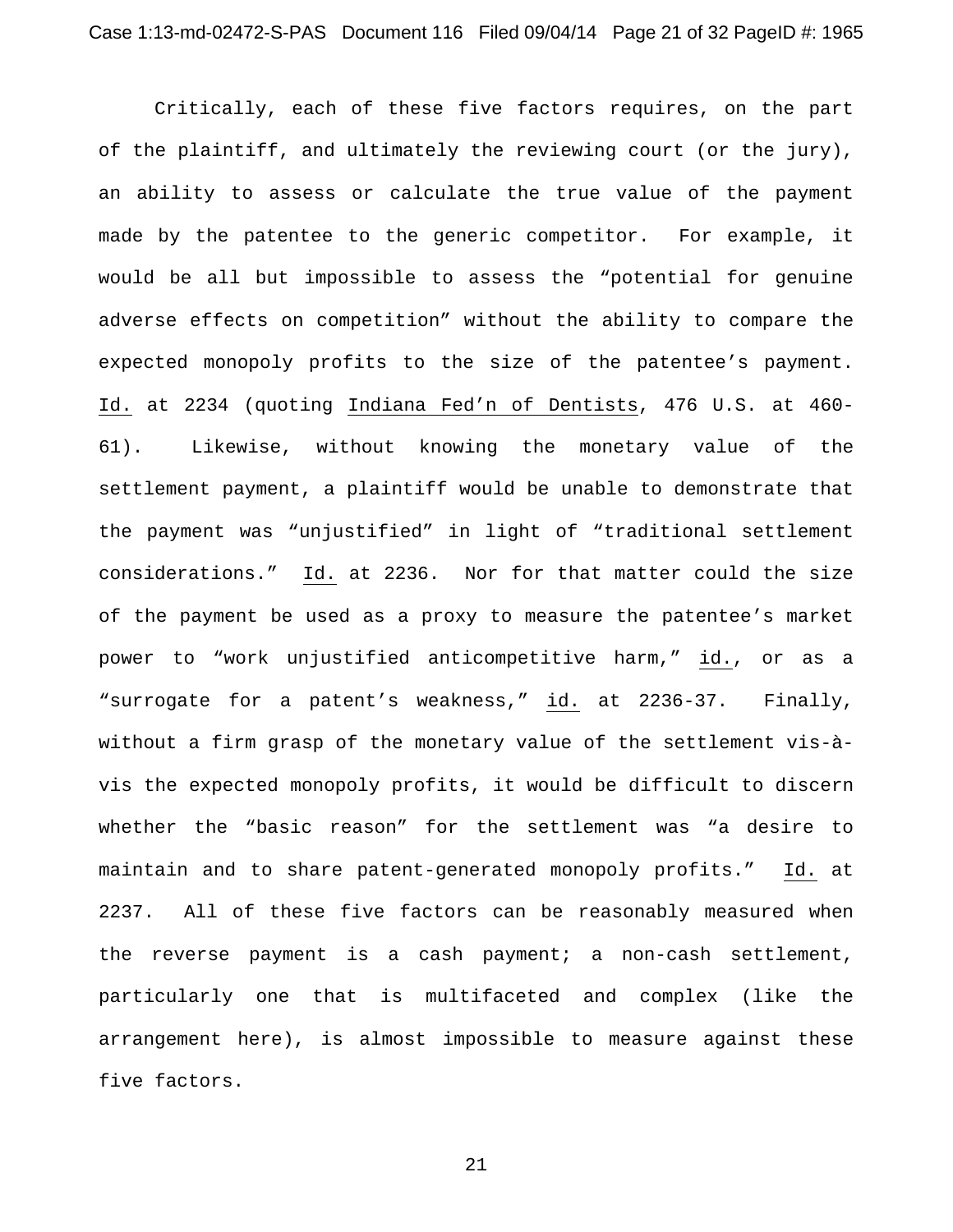These issues were highlighted by Chief Justice Roberts in a dissenting opinion in which he criticized the majority's holding, which, he said, "cannot possibly be limited to reverse-payment agreements, or those that are 'large.'" Id. at 2245 (Roberts, C.J., dissenting). The Chief Justice went on to note that "if antitrust scrutiny is invited for such cash payments, it must also be required for 'other consideration' and 'alternative arrangements.'" Id. (citations omitted); see also id. at 2243 (describing the disparate treatment of cash and non-cash settlements as a "distinction without a difference"). What then is this Court to make of the Chief Justice's prescient observation? Does the fact that the Chief Justice's argument that Actavis' holding must sweep more broadly was not adopted by the majority signal that the majority was, as yet, unwilling to hold that reverse payments involving other forms of consideration could trigger antitrust scrutiny? Or, should his commentary be interpreted as an indication that non-cash settlements must inevitably be treated the same as cash settlements regardless of whether the majority was willing to say so? Either reading would be a reasonable one, and the few district judges that have considered this question have predictably different views. Compare In re Nexium (Esomeprazole) Antitrust Litig., 968 F. Supp. 2d at 392 ("Nowhere in Actavis did the Supreme Court explicitly require some sort of monetary transaction . . . to constitute a reverse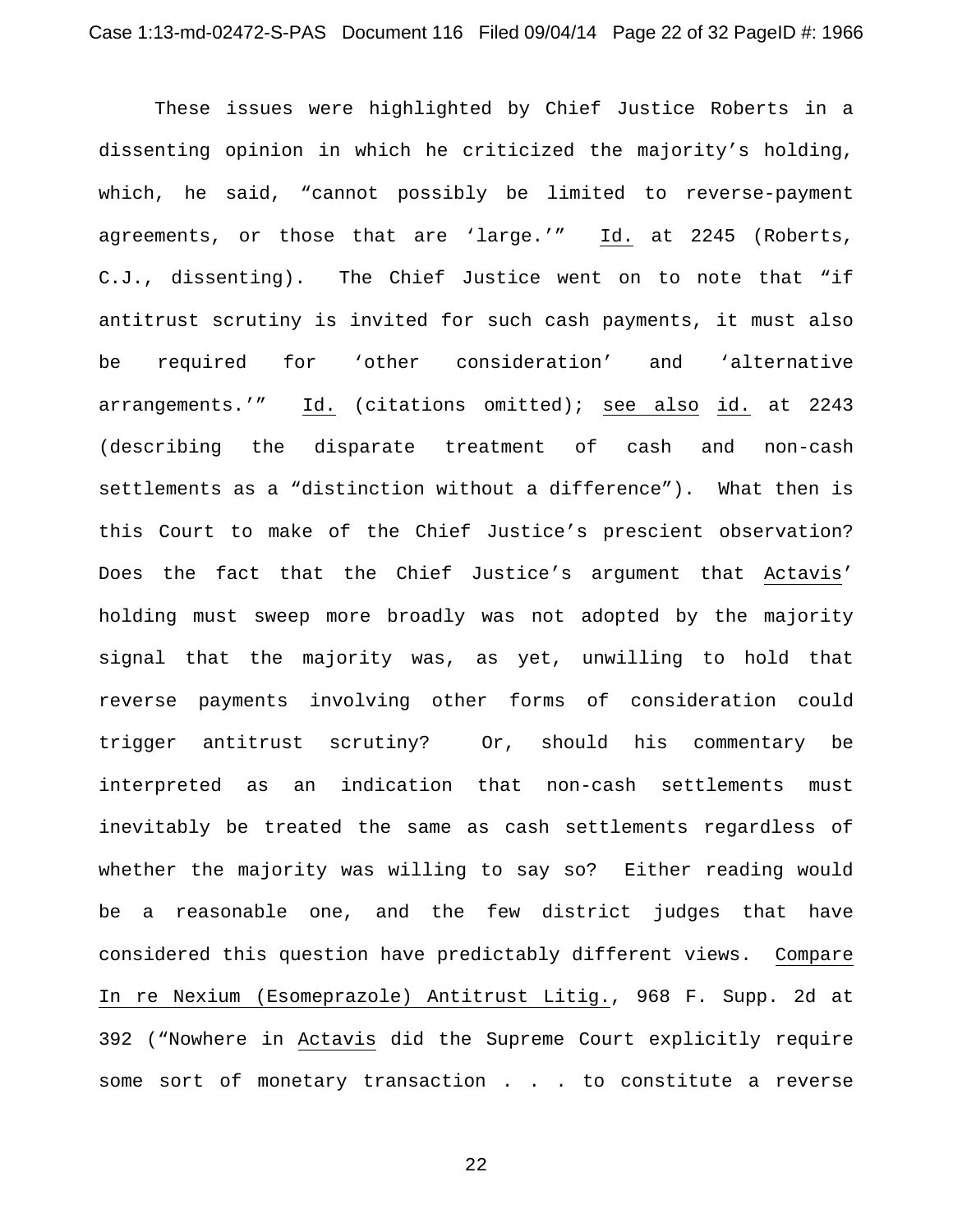payment"), and In re Wellbutrin XL Antitrust Litig., No. 08-2431, Doc. No. 534 (E.D. Pa. Jan. 17, 2014) ("The Court is not prepared at this point to accept [the] argument that only a large cash payment . . . is subject to antitrust analysis under Actavis."), with In re Lamictal Direct Purchaser Antitrust Litig., 2014 U.S. Dist. LEXIS 9257, at \*23 ("[T]he overwhelming evidence [is] that when the Supreme Court said 'payment' it meant a payment of money.").

The Plaintiffs go to great lengths to argue that the consideration paid by Warner Chilcott to Watson and Lupin, though not in the form of cash, was of substantial value. And, the Defendants do not seriously dispute this point in their motions. But, courts have long recognized that merely because a settlement is of some value (even of great value) does not mean that it constitutes a reverse payment. See Asahi Glass Co. v. Pentech Pharms., Inc., 289 F. Supp. 2d 986, 994 (N.D. Ill. 2003) (Posner, J., sitting by designation) ("[A]ny settlement agreement can be characterized as involving 'compensation' to the defendant, who would not settle unless he had something to show for the settlement. If any settlement agreement is . . . classified as involving a forbidden 'reverse payment,' we shall have no more patent settlements."); see also In re Lamictal Direct Purchaser Antitrust Litig., 2014 U.S. Dist. LEXIS 9257, at \*24 ("A law student learns in the first semester that consideration is an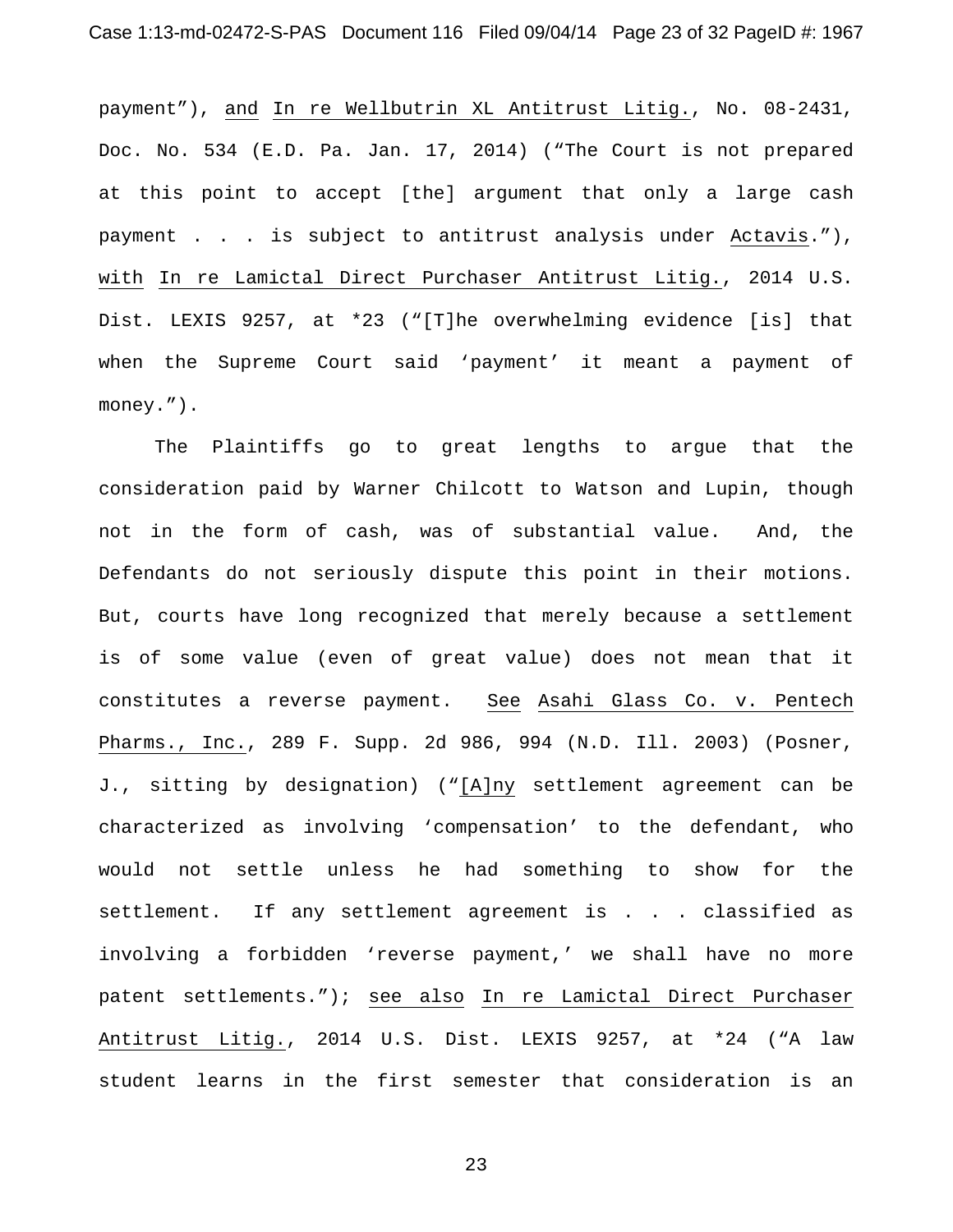essential element of any enforceable contract. In this sense, there is 'payment' in every settlement.").

In assessing the argument advanced by the Plaintiffs that Actavis should be read to capture cash and non-cash settlements alike, as is almost always the case, context matters. By rejecting the scope-of-the-patent test and the quick-look inquiry in favor of the rule of reason, Actavis marked a dramatic departure from the approach of the courts of appeal, and an important shift in the common law. This departure is likely to have significant implications for firms involved in patent litigation, and for the consumers who purchase their products. These considerations militate in favor of a cautious approach by the district courts, and against a cavalier extension of the Actavis holding to virtually any non-cash settlement package that has presumably substantial value.

The common law is a "knowable judicial corpus and, as such, serves the important social value of stability; although the common law does evolve, that evolution takes place gradually and incrementally and usually in a direction that can be predicted." State of Rhode Island v. Lead Indus. Ass'n, Inc., 951 A.2d 428, 445 (R.I. 2008) (citing Wheaton v. Peters, 33 U.S. 591, 671 (1834)). Given the significant change in direction that Actavis represents, the Court is hesitant to extend its holding beyond the terms that the opinion itself describes.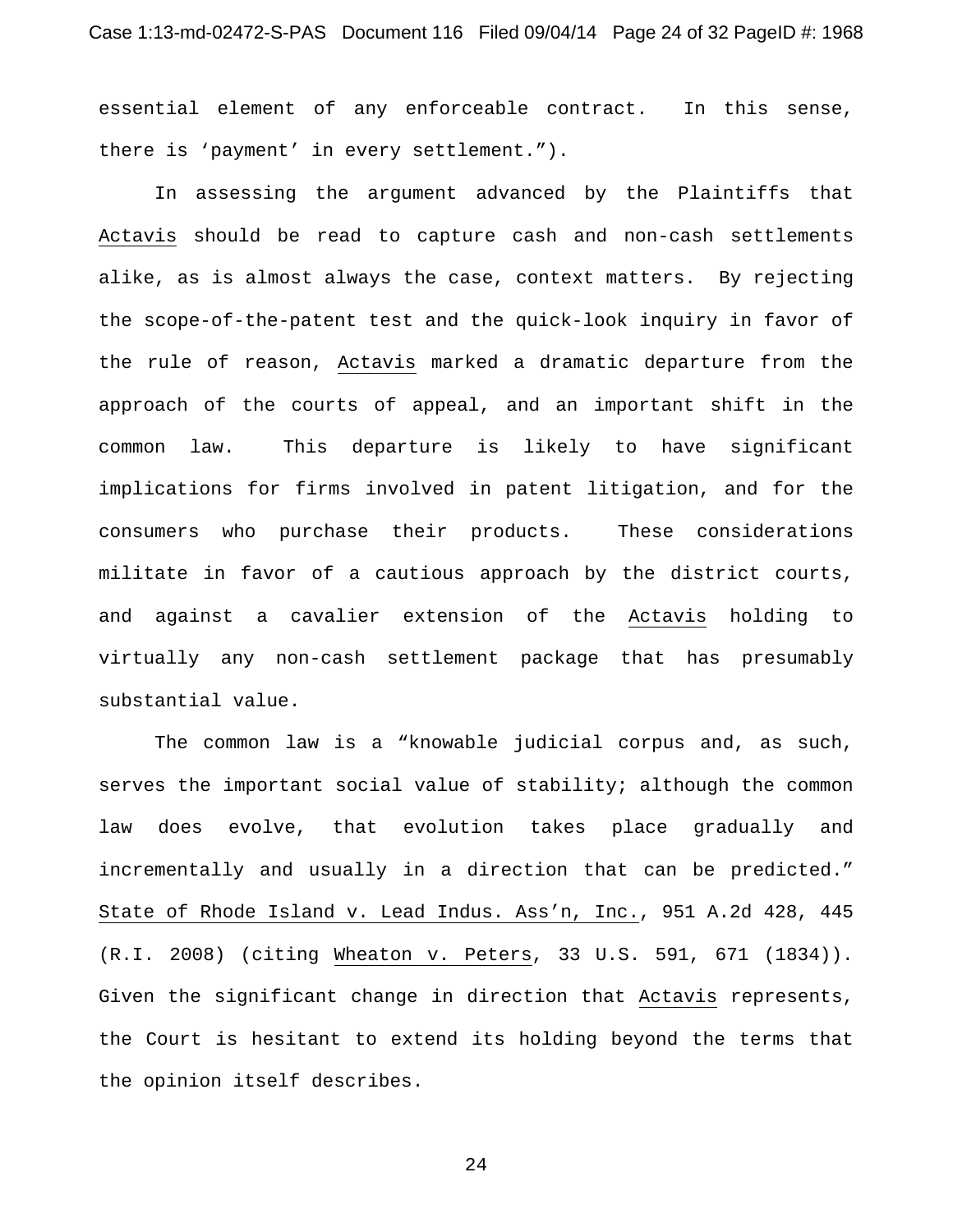A further consideration informs the Court's conclusion that Actavis should be applied only to cash settlements, or to their very close analogues. Though miles apart in most respects, both the majority and the dissent suggest that public policy favors the settlement of patent litigation. See Actavis, 133 S. Ct. at 2234 (Justice Breyer, for the majority, noting that "[w]e recognize the value of settlements and the patent litigation problem"); see also id. at 2239 (Chief Justice Roberts, in dissent, observing that "[o]rdinarily, we would think [the settlement of patent litigation] is a good thing").

Whether one thinks that the majority got it right or not, there can be no dispute that the holding in Actavis and the abandonment of the scope-of-the-patent test will make it more difficult for patent litigants to settle. See, e.g., Kevin D. McDonald, Because I Said So: On the Competitive Rationale of FTC v. Actavis, 28 Antitrust 36, 42 (2013) (Noting that, after Actavis, "[t]he incentive to settle a patent case [] plummets"). The Plaintiffs would have the Court read Actavis to demand rule of reason scrutiny in most instances, regardless of whether the settlement was in the form of cash or not. But, the fact that the majority and the dissent recognize and promote the public policy value of patent settlements, suggests that Actavis should be read to apply solely to the cash settlements that it describes, and to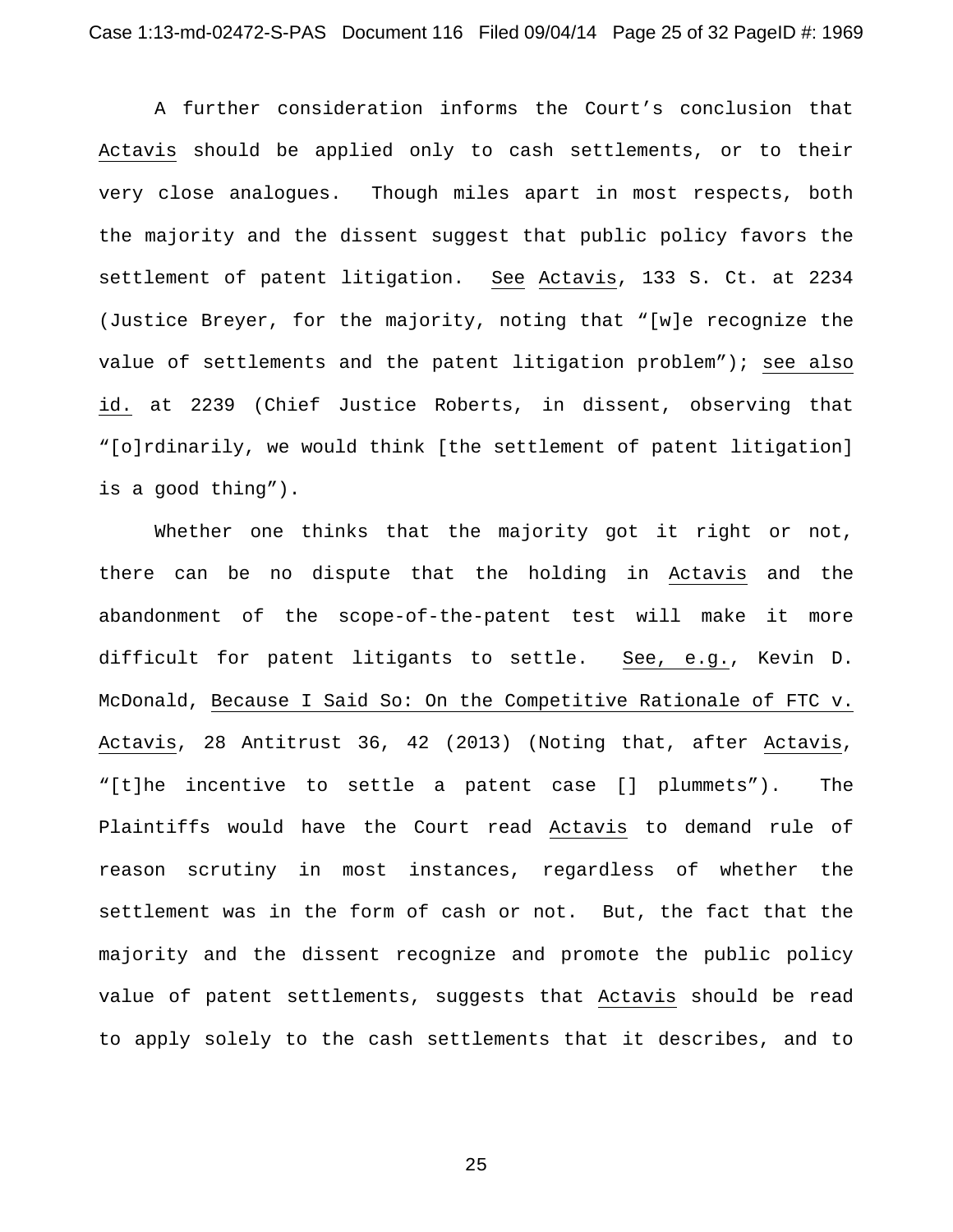exclude non-cash settlements, preserving for litigants a viable path to resolve their disputes.

In the end, had the Supreme Court intended for rule of reason scrutiny to apply to non-cash settlements, it could simply have said so. Fuesting v. Zimmer, Inc., 448 F.3d 936, 940 (7th Cir. 2006) ("Had the Supreme Court intended to create such a broad rule, we presume the Court would have done so explicitly."). But the Supreme Court said no such thing. Reading Actavis, this Court cannot help but find that it applies solely to monetary settlements; the narrowness of the Supreme Court's language and the cash-focused guidance for applying the rule of reason permit no other conclusion until and unless the Supreme Court expands its holding. Therefore, because the Plaintiffs have not pled facts suggesting that a cash payment was made, $17$  their complaints must be dismissed.

The Court reaches this conclusion because, as explained above, it is dictated by the language and meaning of Actavis and considerations of public policy, but does so not without significant reservations. The conclusion that Actavis applies only to cash settlements is vexing for at least two reasons. First, there is tension between Actavis and the pleading standards articulated in Twombly, itself a Sherman Act § 1 case. Twombly instructed that stating a Sherman Act claim merely "requires a

-

<sup>&</sup>lt;sup>17</sup> Aside from the modest cost defrayment paid to Lupin.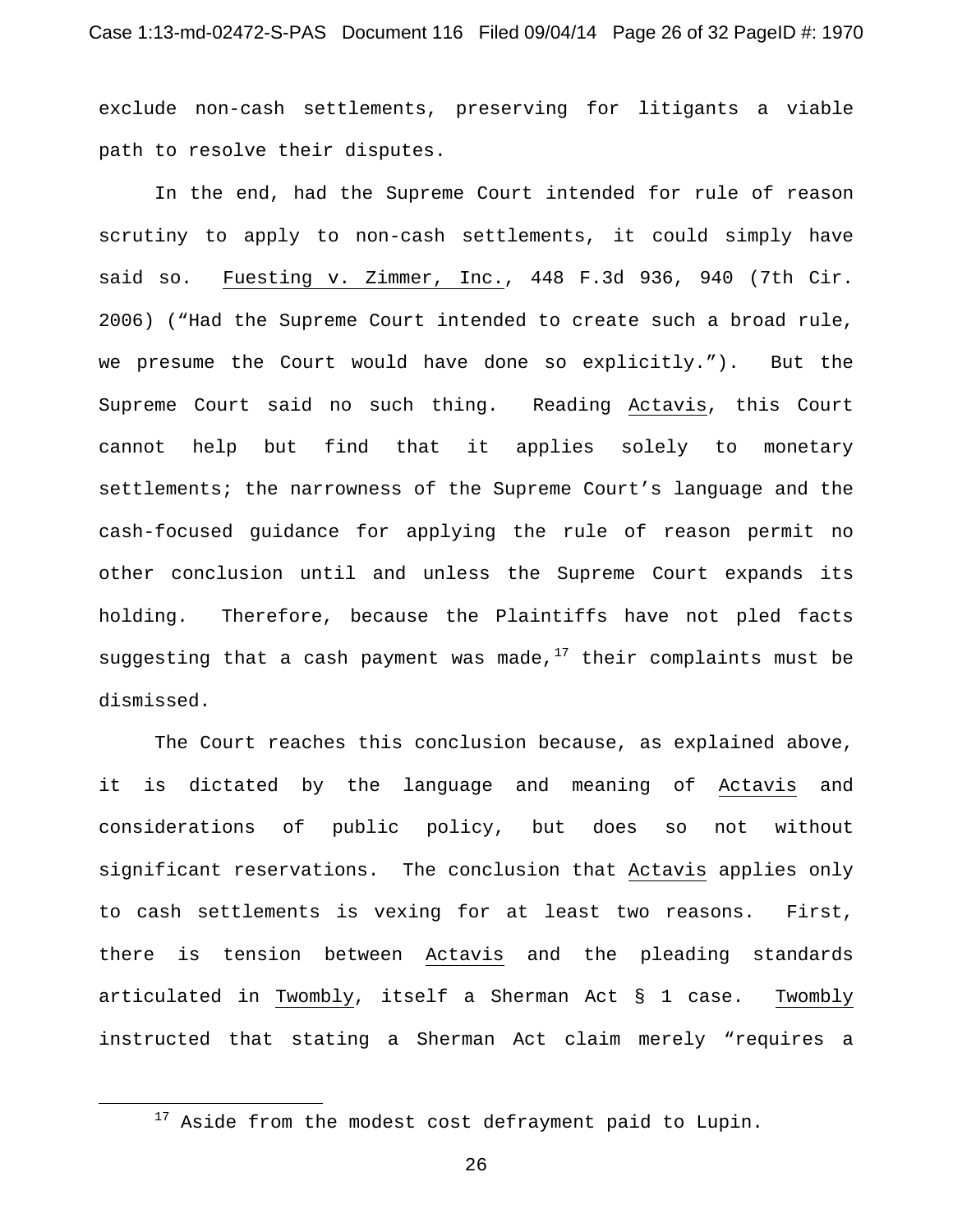complaint with enough factual matter (taken as true) to suggest that an agreement was made. Asking for plausible grounds to infer an agreement does not impose a probability requirement . . . it simply calls for enough fact to raise a reasonable expectation that discovery will reveal evidence of illegal agreement." Twombly, 550 U.S. at 556.

Here, the Plaintiffs have asserted, in two robust complaints, facts demonstrating illegal contracts or combinations in restraint of trade undertaken by the Defendants. See Sherman Act, 15 U.S.C. § 1. But, because Warner Chilcott's "payment" for delay was not made in cash, the Plaintiffs (understandably) struggle to affix a precise dollar value to it. This should come as no surprise because pleading facts sufficient to glean the monetary value of non-cash settlements is a tall task, one that would typically require considerable discovery to achieve. This is particularly true where, as here, the settlement involves licenses and copromotion arrangements for other drugs and a "no authorized generic" agreement on the part of the brand manufacturer. In these circumstances, even a ballpark estimate is difficult to conjure. See, e.g., DP Compl. ¶ 165 ("The agreement by Warner Chilcott not to launch an authorized generic during Watson's exclusivity period had a cash value to Watson of tens or hundreds of millions of dollars . . . ." (emphasis added)); id. at ¶ 172 ("To avoid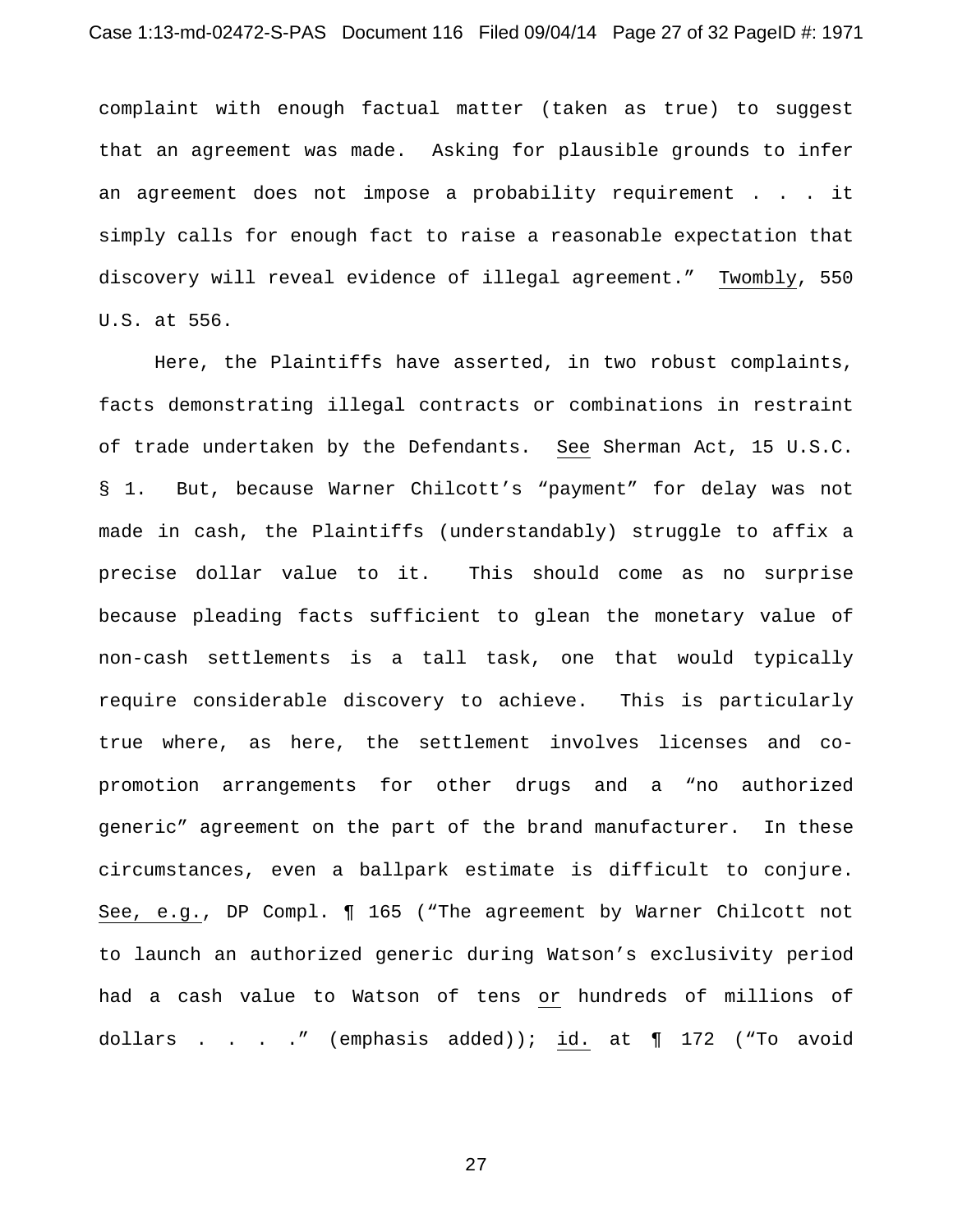competition . . . Warner Chilcott agreed to pay Watson what amounts to tens or hundreds of millions of dollars." (emphasis added)).

Of course, it is easier to plead facts demonstrating the revenues generated by a particular pharmaceutical product. Those figures may be reported to the Securities and Exchange Commission in public filings, or otherwise made available by the manufacturer. See, e.g., id. at ¶ 131 (listing annual revenues generated by sales of Loestrin 24). But, without a better grasp of the true value of the consideration paid by the brand manufacturer, it is impractical (if not impossible) to assess and compare these revenues to the alleged reverse payment, as each of the five Actavis factors plainly requires.

As such, the Court is left with an irreconcilable quandary. On the one hand, the Plaintiffs have adequately pled the existence of a Sherman Act § 1 violation under Twombly. 550 U.S. at 556. But, on the other hand, Actavis counsels that in reverse payment contexts where rule of reason scrutiny is not applicable, dismissal is required. 133 S. Ct. at 2237-38. Given this dynamic, if courts apply the literal holding of Actavis, non-cash pay for delay arrangements are likely to evade Sherman Act scrutiny so long as pharmaceutical companies take the obvious cue to structure their settlements in ways that avoid cash payments.

The conclusion that Actavis can be fairly applied only to cash settlements is vexing for a second reason. Even prior to Actavis,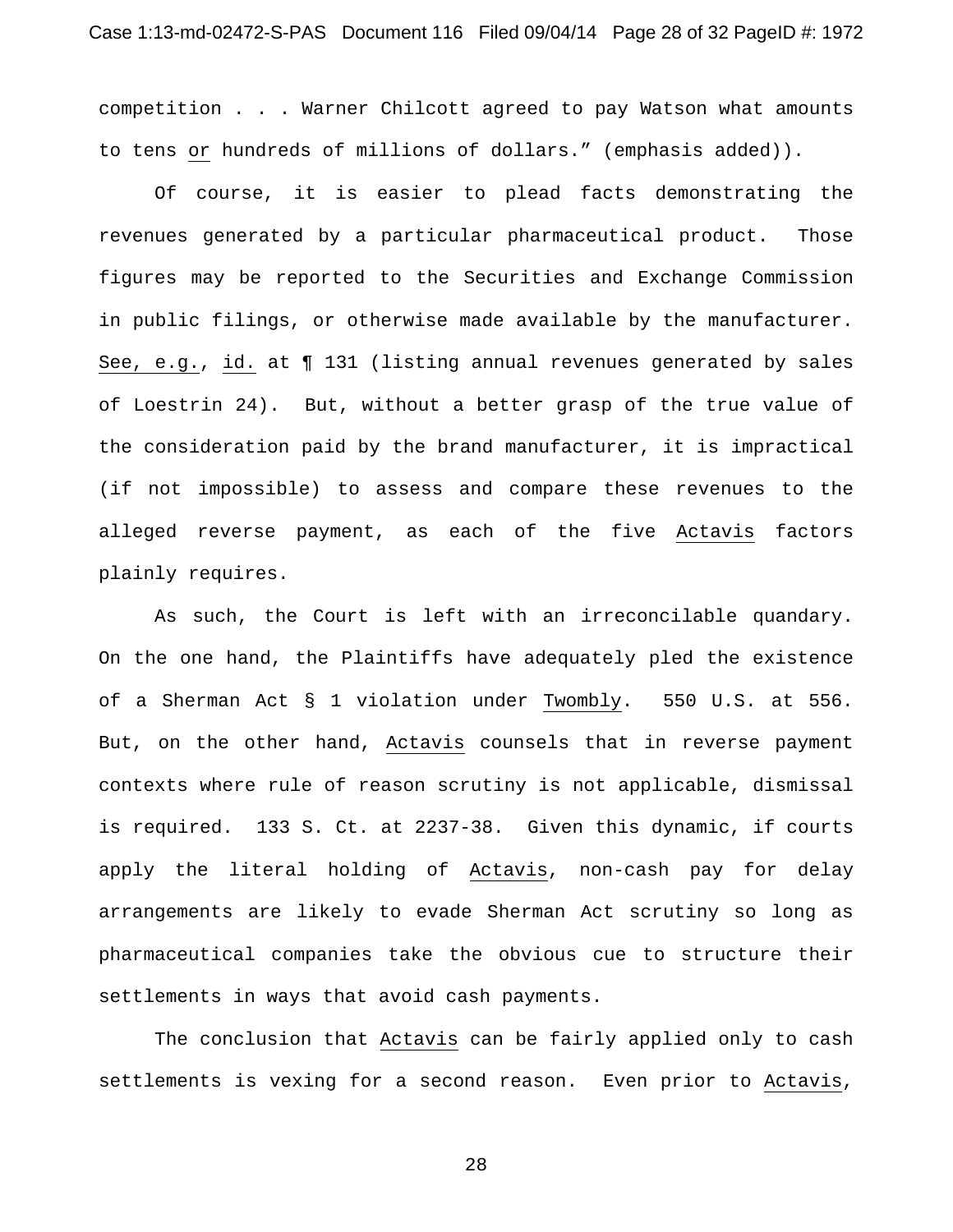trends in the pharmaceutical industry suggested that, increasingly, patent settlements were taking unconventional, non-cash forms.

The initial wave of settlements involved an explicit payment from brand to generic. Recent settlements, in contrast, have been more complicated. No longer are brand firms making simple cash payments for generics not to enter the market. Instead, they are paying generics for IP licenses, for supplying raw materials or finished products, and for helping to promote products. They are paying milestones, up-front payments, and development fees for unrelated products. In many cases, they are guaranteeing that the settling generic will enjoy the exclusivity period. And, in the latest trend . . . they are agreeing not to launch authorized, brand-sponsored, generics.

Michael A. Carrier, Solving the Drug Settlement Problem: The Legislative Approach, 41 Rutgers L.J. 83, 93 (2009).

Many observers welcomed Actavis as a necessary step in confronting the scourge of pay for delay agreements that they contend benefit the pharmaceutical industry at the expense of consumers.<sup>18</sup> See, e.g., Zombie Patents, The Economist, June 21, 2014, at 72 ("[P]ay-for-delay deals are a terminal illness. They impose huge, unnecessary costs on consumers . . . . Happily, payfor-delay may itself be on the verge of losing protection. A ruling by [the] Supreme Court last year [Actavis] should make it easier to challenge such deals under competition laws."). But, ultimately, Actavis can only serve as the solution to anticompetitive pay for delay arrangements insofar as it

<u>.</u>

 $18$  In fact, the Actavis majority seems to acknowledge this reality. See 133 S. Ct. at 2234-35 (noting that when there is "payment in return for staying out of the market . . . [t]he patentee and the challenger gain; the consumer loses").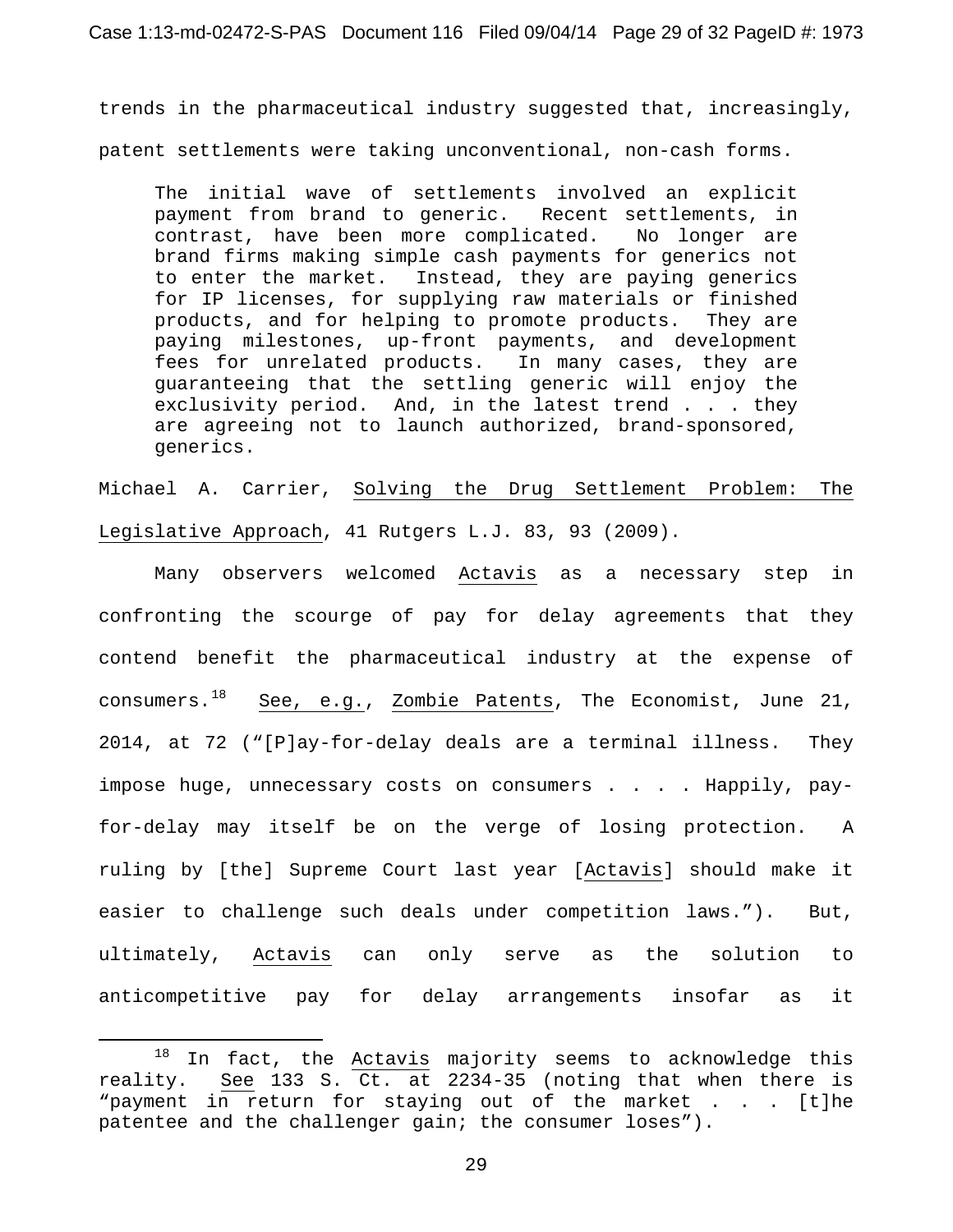encompasses both cash and these increasingly prevalent non-cash settlements. Of course, it is of relatively little import whether a payment for delay is made in the form of cash or some other form of consideration. When a patent holder pays a would-be generic competitor to stay out of the market – regardless of the form of the payment – value is exchanged and the brand manufacturer is able to continue on with fewer competitors. At the very least, "there is reason for concern that settlements taking this form tend to have significant adverse effects on competition." Actavis, 133 S. Ct. at 2231.

Given the clear trend away from cash settlements, one is left to wonder why the Supreme Court, given the opportunity to speak to the reality of the market, chose to cabin its holding to settlements that seem almost anachronistic. The answer, perhaps, is the "rule of five." See Mark Tushnet, Themes in Warren Court Biographies, 70 N.Y.U. L. Rev. 748, 763 (1995) (describing Justice William Brennan's "rule of five" as meaning that "it takes five votes to do anything"). So perhaps the Supreme Court went as far as it could in Actavis, leaving for another day the question posed here.

The Court notes these reservations to highlight the obvious: the decision to grant the motions to dismiss was not an easy one. It was a close call, involving a challenging interpretation of a very recent and confusing Supreme Court case, complicated by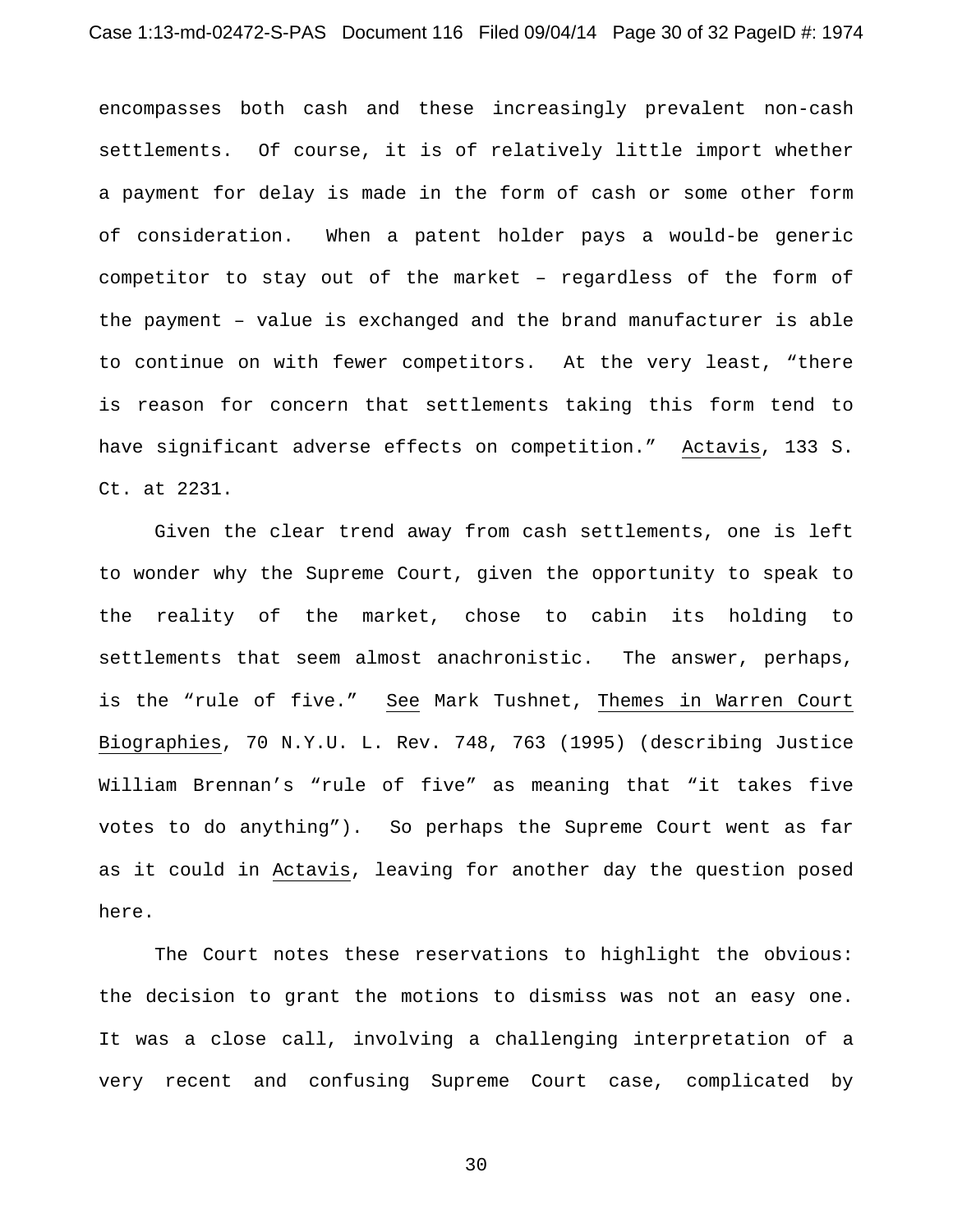principles of law that seem at cross purposes. The positions taken by the few courts that have confronted this issue since Actavis are divergent. All of this is to say that today's ruling obviously does not end the matter and the First Circuit (and perhaps later the Supreme Court, in this case or another) may well reach a different conclusion. We are confronting this issue early in a law refinement process that will take some time to shake out; as Yogi Berra would say, "it ain't over 'til it's over." And it certainly ain't over yet.

## IV. Conclusion

In his dissent, Chief Justice Roberts sardonically wished "[g]ood luck to the district courts" that must contend with reverse payment settlements in the wake of Actavis. 133 S. Ct. at 2245. The Chief Justice clearly saw that the holding in Actavis was likely to cause district courts – and courts of appeal as well – much difficulty for all of the reasons chronicled above, and probably more. These motions have certainly proven the Chief Justice's concerns to be well-founded.

Because in this Court's view, Actavis requires cash consideration in order to trigger rule of reason scrutiny, and because the Plaintiffs have not adequately alleged payment in the form of cash by Warner Chilcott in exchange for Watson and Lupin's agreement to stay out of the market for Loestrin 24, the Plaintiffs have failed to state a claim upon which relief may be granted under